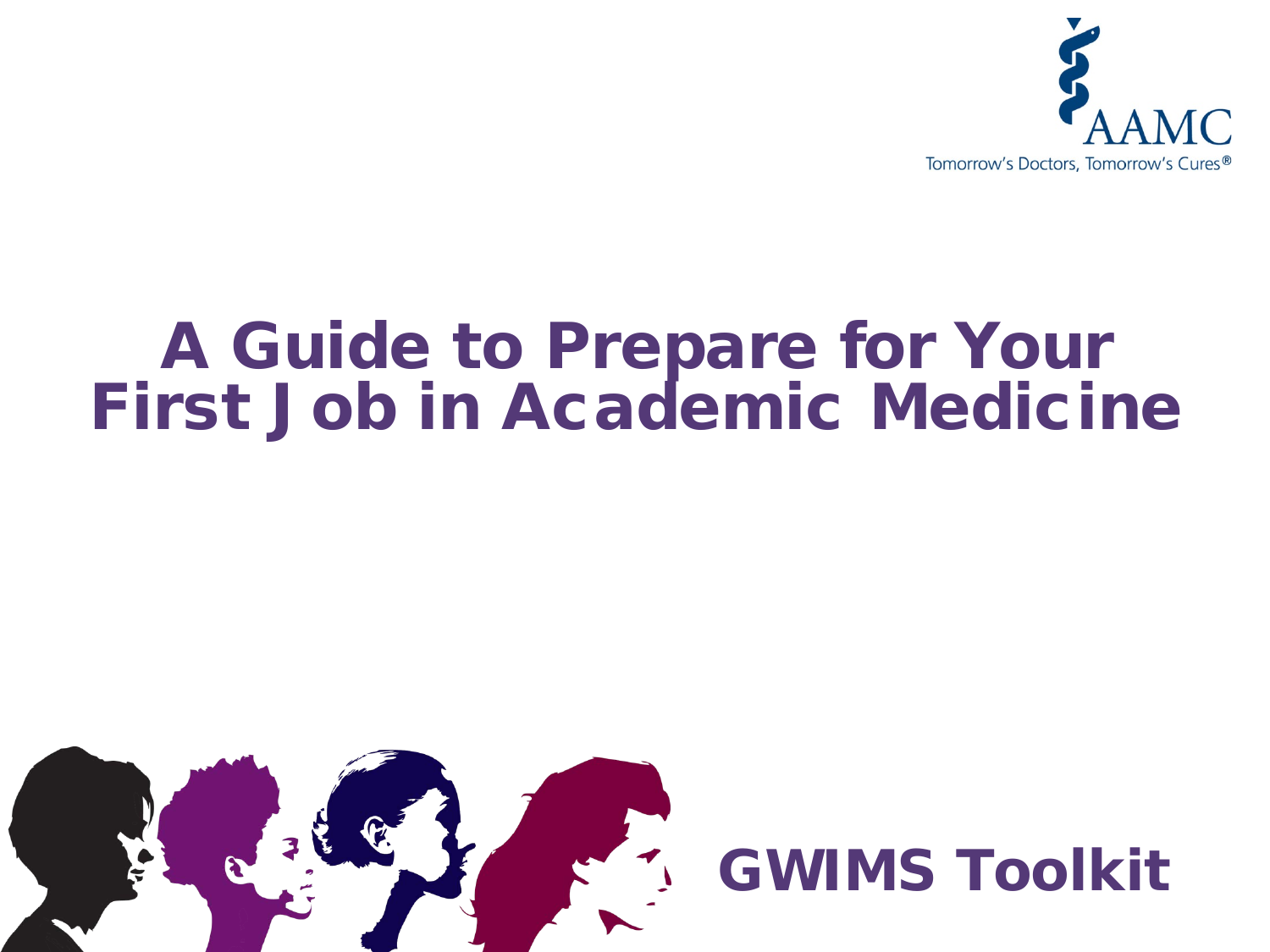## Your First Position in Academic Medicine

- Move into first professional role as educator, researcher, or clinical educator is complex
	- transition from grad student to professor
	- more power and responsibility
	- major milestone in formation of professional identity
- Reflecting on personal and professional values and goals before making important career path choices helps develop resilience which in turn may prevent dissatisfaction and burnout<sup>1</sup>
- This toolkit has been designed to help you prepare for your first position so that you may flourish in your new exciting role!

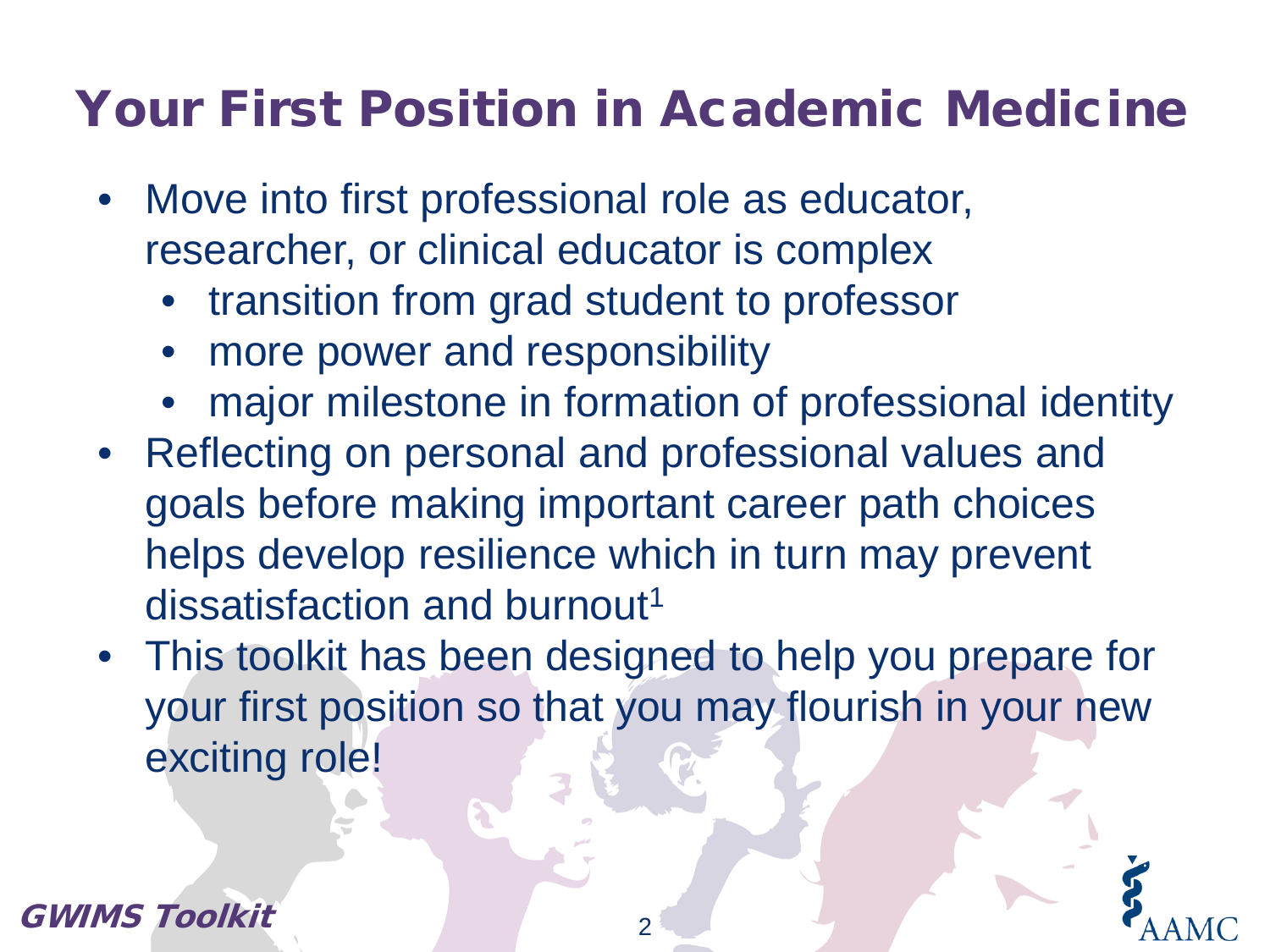# Table of Contents

- Preparing for your first job as a physician or postdoctoral research associate
- Networking in the Digital Age
- CVs and Cover Letters
- Interview Skills and Managing the Recruitment Process
- Balanced Work Environments and Family **Considerations**
- Setting the Stage for Career Success
- Practice Options and Contract Negotiation
- First Grant Acquisition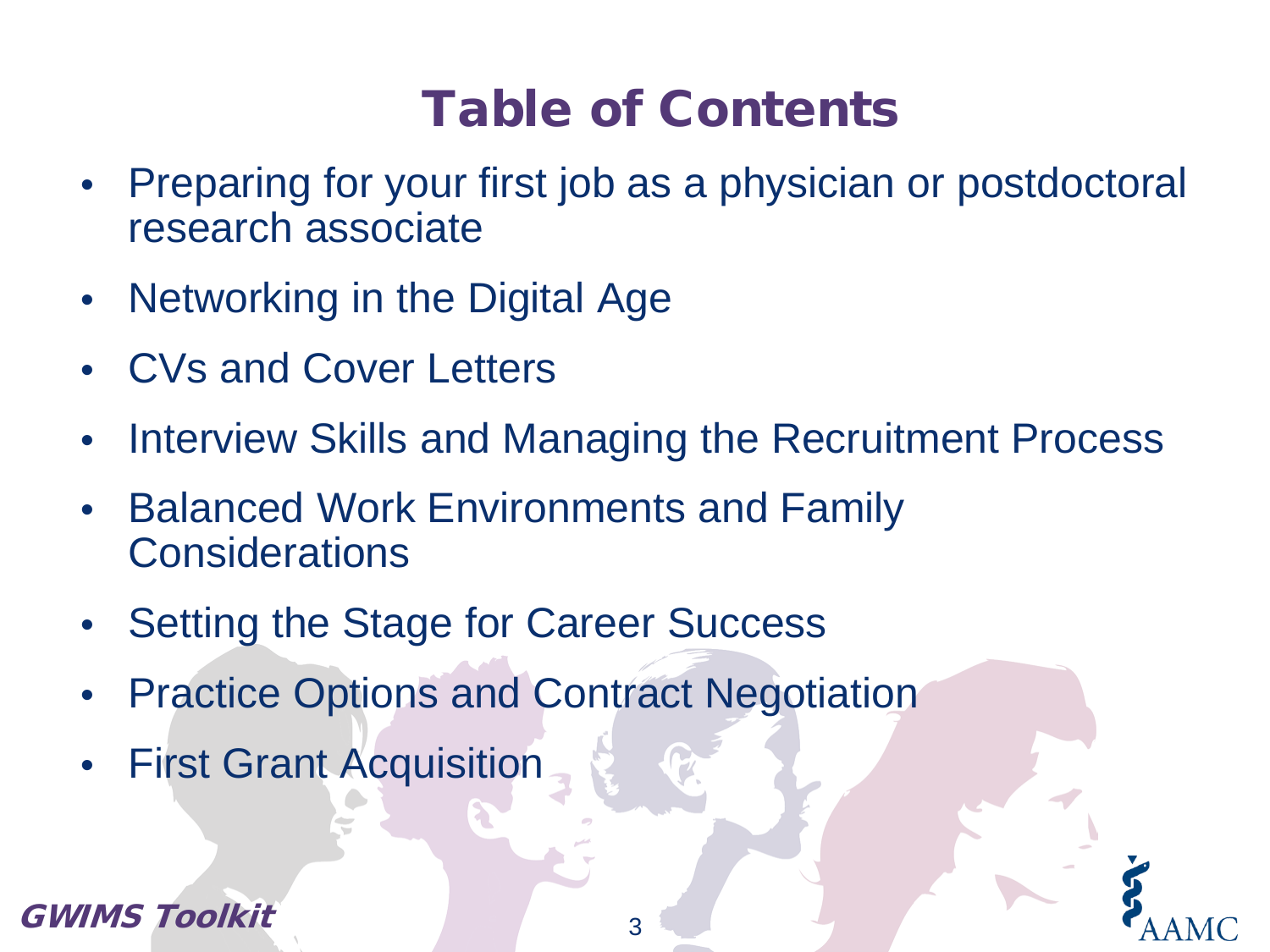# Preparation for First Jobs Physicians and Postdoctoral Associates

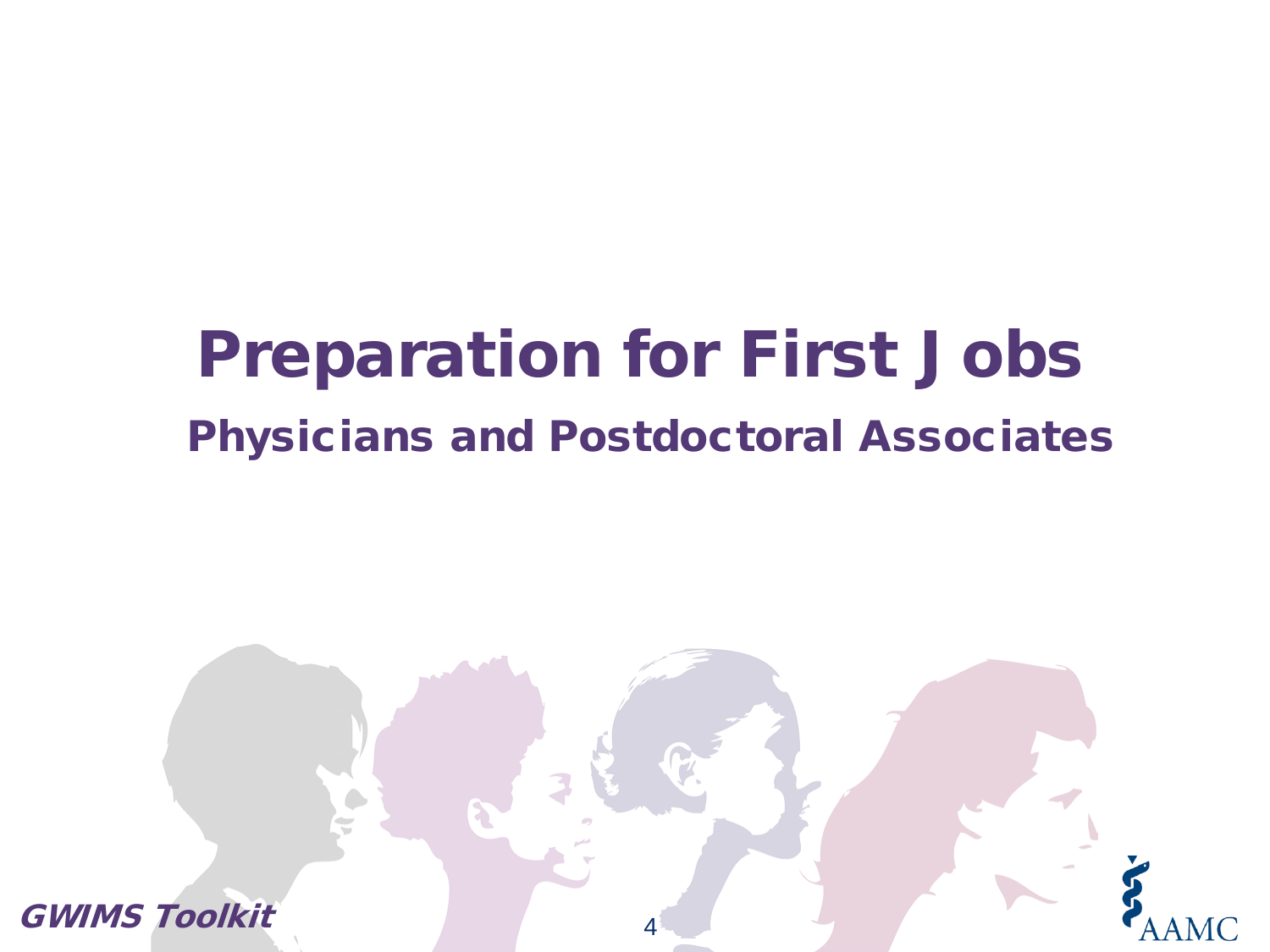# Timeline from Training to Hire: Physicians

#### **12 – 16 Months prior to Practice**

- Plan Career Strategies
	- Professional Identify Formation
		- values, mission, vision
	- Career Counseling
- Understand Physician **Compensation** Methods and Practice **Options**
- Research Opportunities/ Workforce Stats/ **Community Demographics**

#### **9 – 12 Months prior to Practice**

- Identify Specific **Opportunities**
- Prepare CV
	- Cover Letter
- Interview
	- References
	- Follow up

#### **6 – 9 Months prior to Practice**

- Negotiate Contract/Benefits
- Practice Paperwork
	- State License
	- DEA, NPI
	- Payer credentialing
	- Hospital Privileges
- Relocation Planning
	- Housing
	- Partner **Considerations**
	- Childcare, School

#### **3 Months prior to Practice**

- Pre employment PE
- Insurance
	- Medical Professional Liability,
	- Personal (Disability, Life, Health)
- Certification Exam **Study**
- Setting up for Success
- Set Goals
- Work Life Balance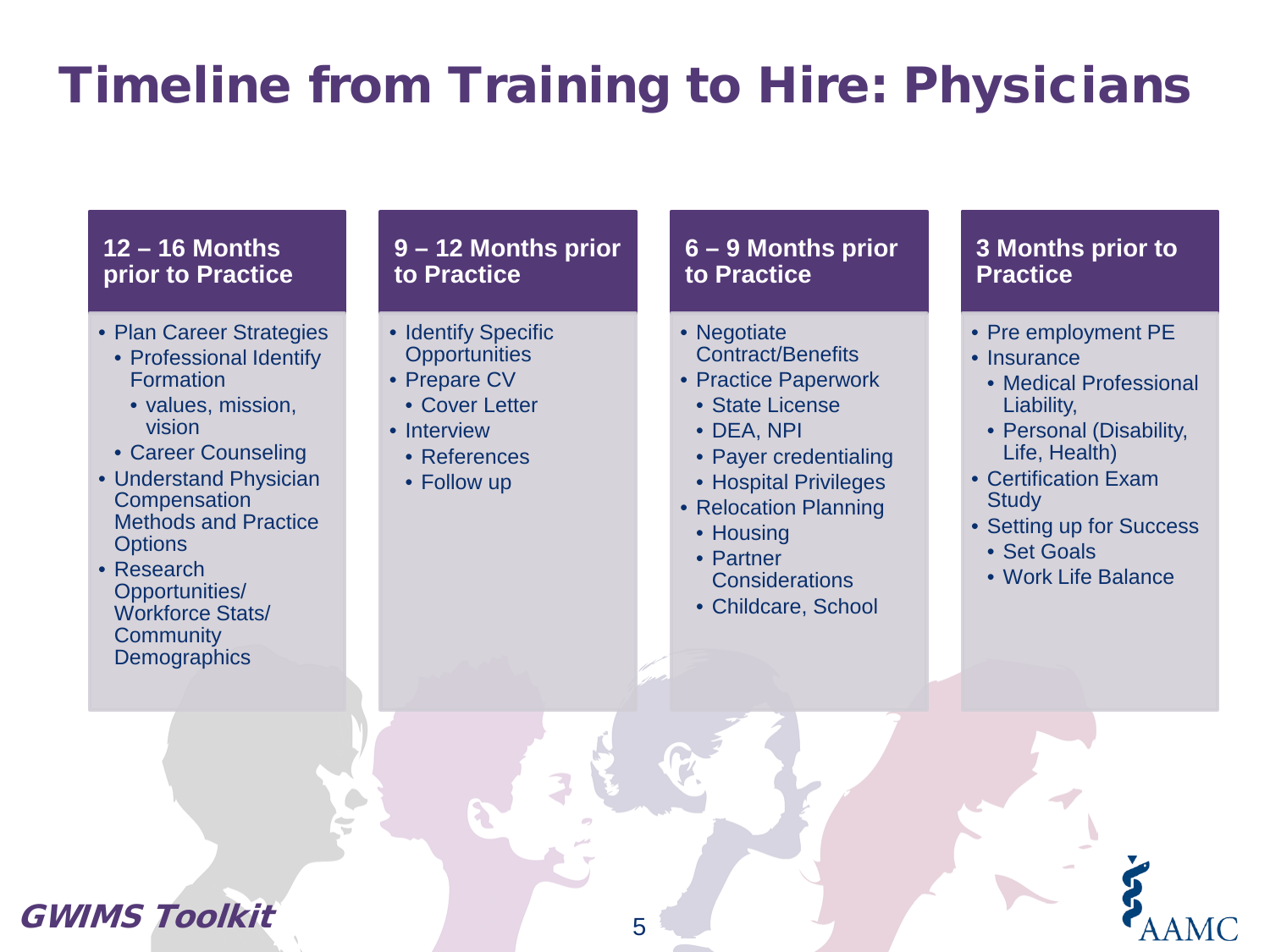# Timeline from Training to Hire: Post-Docs

#### **4 years prior to Independence**

- Evaluate Career **Opportunities** 
	- Academic
		- Researcher/PI
		- Educator
	- Government
		- NIH, FDA
	- Industry
		- Researcher, Consultant, Medical Science Liason, Field Specialist, Writer,etc.
- Publish
	- At least 1 first author paper
- Grant Applications
	- T32
- Develop Career Plan with your mentor

#### **3 years prior to Independence**

- Research Opportunities/ Workforce Stats/ **Community Demographics**
- Publish
	- At least 1 first author paper
- Grant Applications
	- F31
	- K99/R00
	- Private Fellowships

#### **2 years prior to Independence**

- Publish
	- At least 1 first author paper
- Grant Applications
	- K99/R00 Resubmission
	- K22

6

- Private Fellowships
- Reevaluate Career **Opportunities** 
	- *Are you still on track for your career plan based on publications and funding?*
	- *Should you pursue alternative options at this point?*

#### **1 year prior to Independence**

- Prepare CV
- Cover Letter
- Interview
- References
- Follow up
- Negotiate Contract/Benefits
	- AAMC Salary **Survey**
	- Relocation Planning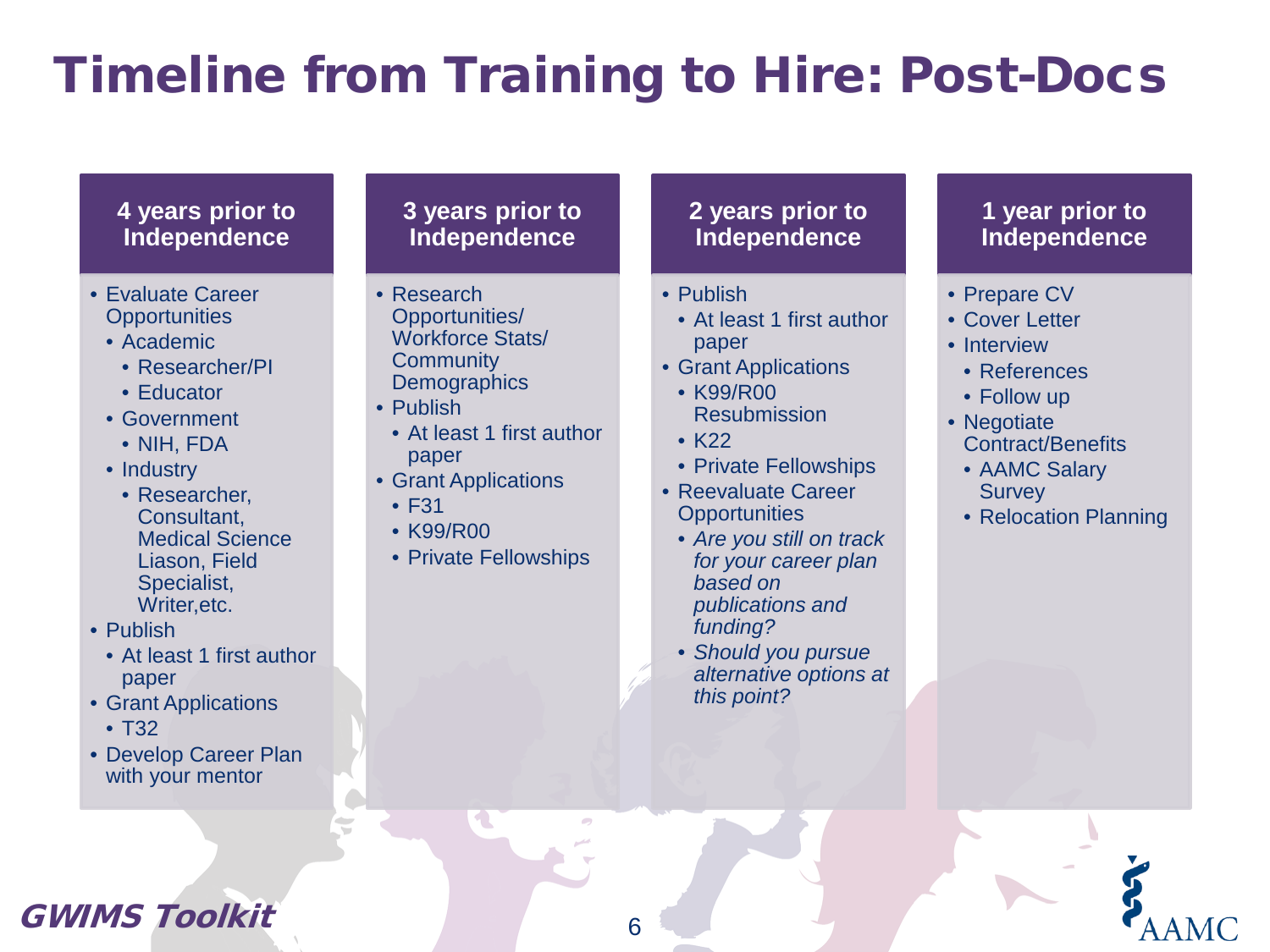# Promoting Yourself on Paper CVs and Cover Letters

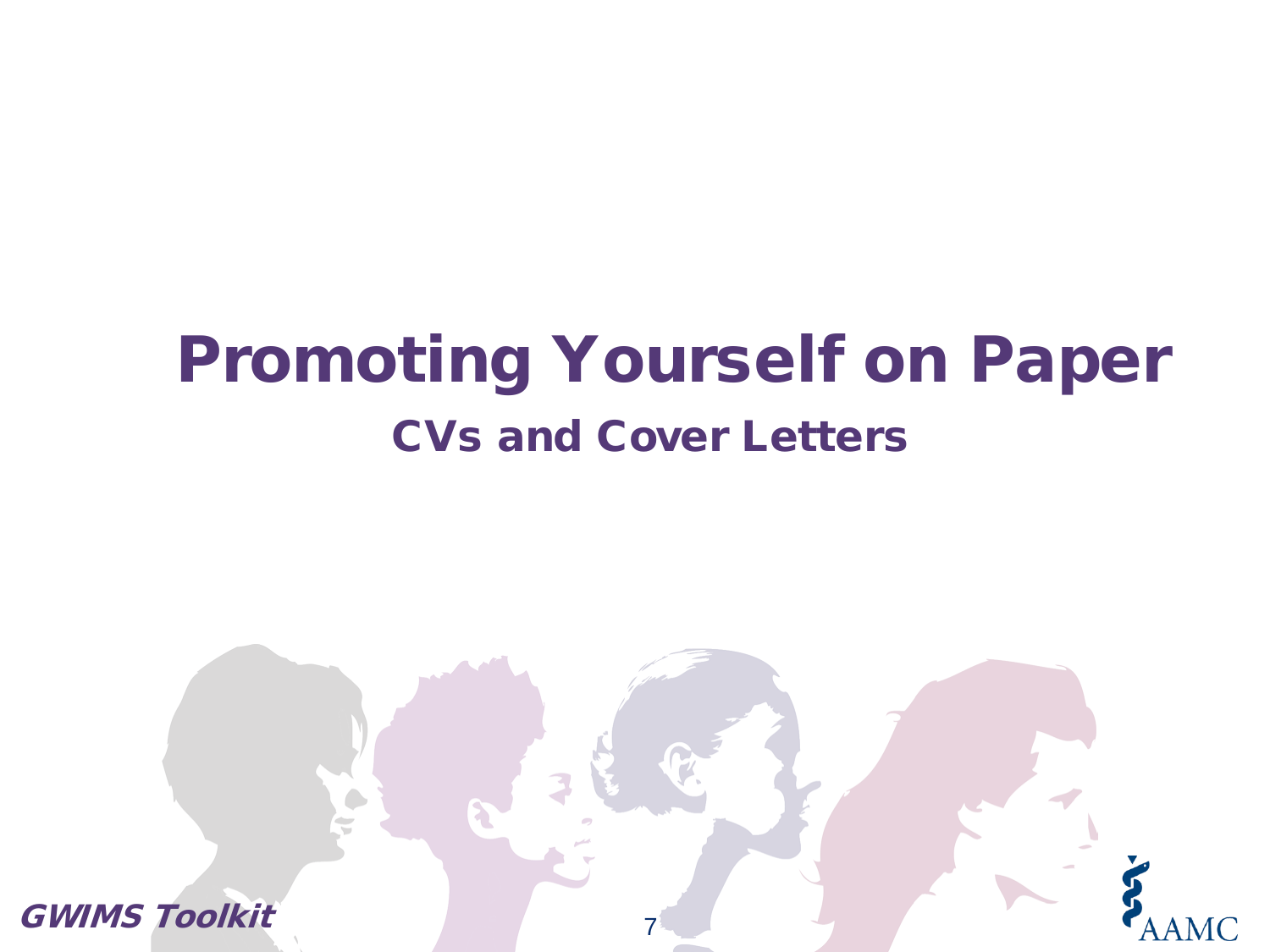# Cover Letter: Tips and Tricks<sup>2</sup>

- Tailor your cover letter to the institution/ academic center/university to which you are applying (mission and values, tone).
- Know what qualities and skills they are looking for and then provide evidence that you have those qualities and skills with specific examples. Do NOT just re-list and re-state your experiences that are already in your CV.
- Clearly state what excites you about the opportunity.
- Paint a picture of how you are the ideal candidate who can fill their requirements and meet their mission. Consider how you can provide added value and state it.
- Promote yourself! Don't focus on your perceived weaknesses or components of the job that may not be a perfect fit. Show what you can do.
- Offer highlights in terms of concrete examples (e.g. a few \$, publications, etc.) where appropriate.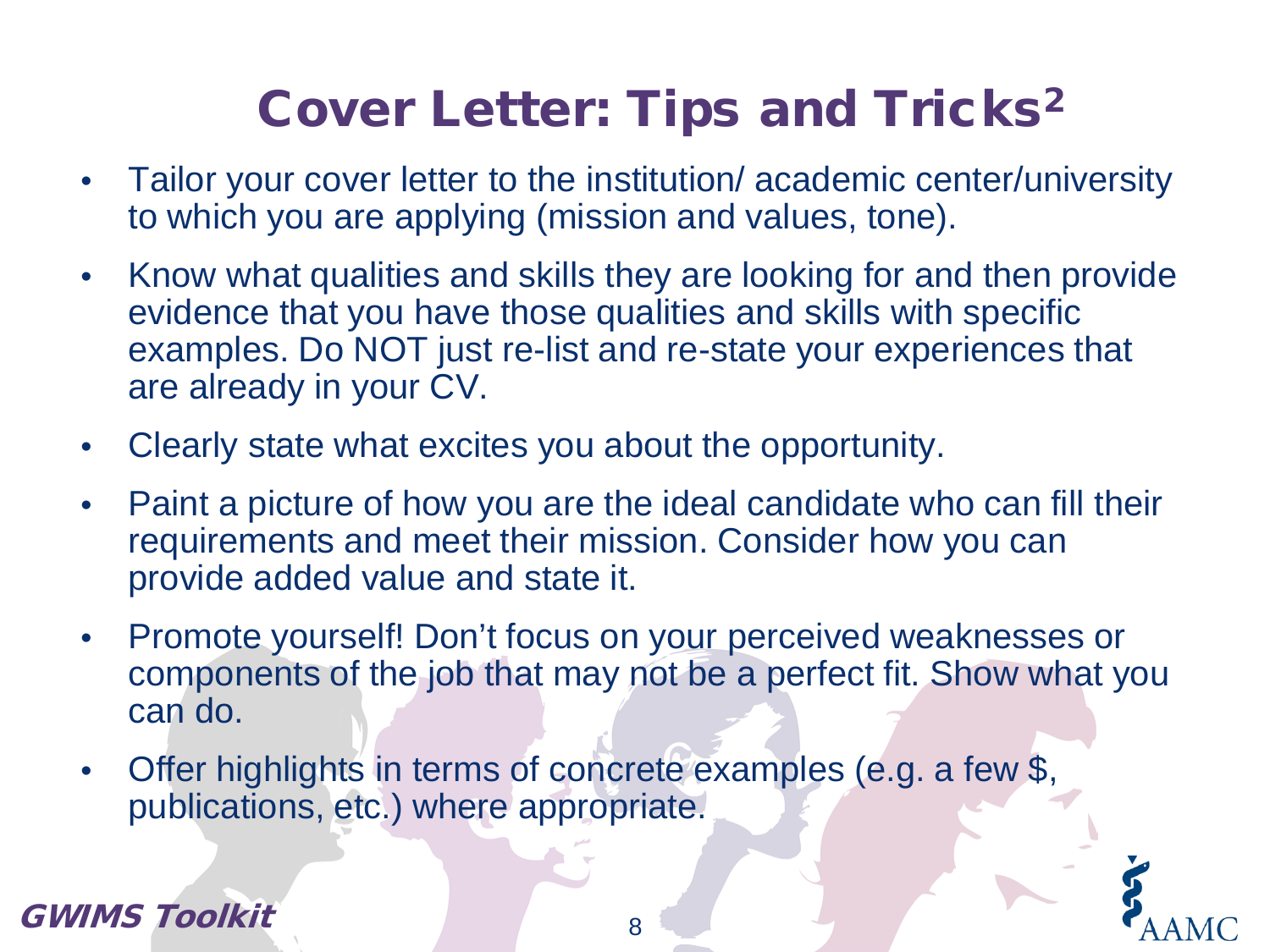# CV: Represent Professionally3

- Style:
	- Ensure CV is visually consistent (font, margins, bolded sections, etc.)
		- Keep it clean and uniform with one font style throughout
	- Font: one font style throughout, sans serif recommended; 12-14 point font for headings; 10-12 for text (do not use smaller font sizes)
	- Place name and page number on all pages, dates on the right hand side
- Proofread! Spelling errors and typos are a common downfall of CVs.
- Have mentors or colleagues read and provide formative feedback.
- Maintain and update your CV continuously. You will want to send it at any moment to capitalize on unforeseen opportunities.
- Note that there is not one definitive CV format. Once hired, check to see if you are required to adapt yours (internal CV).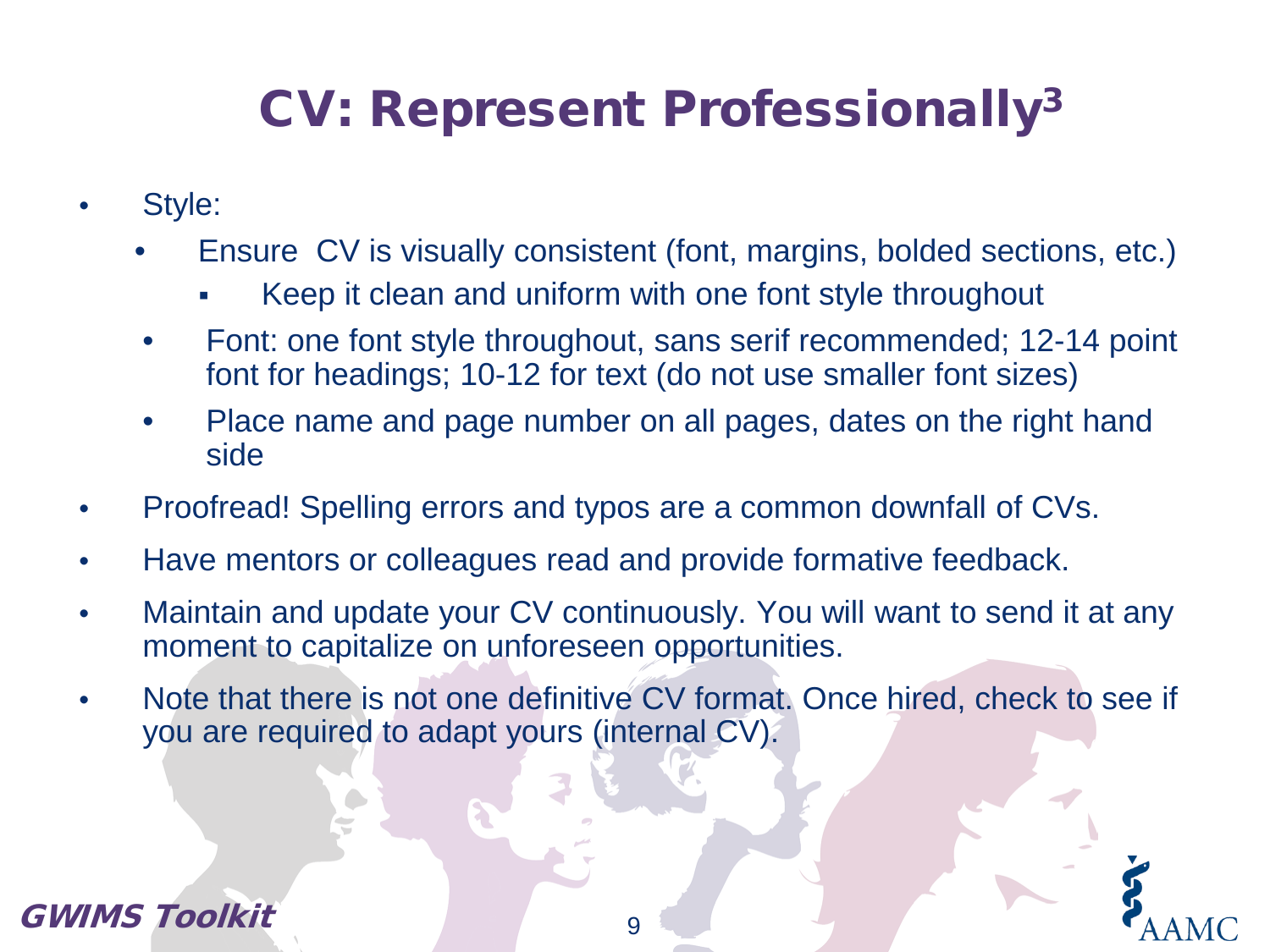# CV Details

- Use brief, clear narratives to make sure your CV isn't only a list of your accomplishments
	- Example: if you conduct research, provide brief explanation of your role and key projects
	- Example: if you are a course director, describe your responsibilities, activities, curriculum development, etc.
- Use action verbs in the narrative sections of the CV<sup>4</sup>
- Do NOT overburden the CV with a combination of bullet points, italics and underlining. Pick ONE (no more than two).
- Avoid repetition

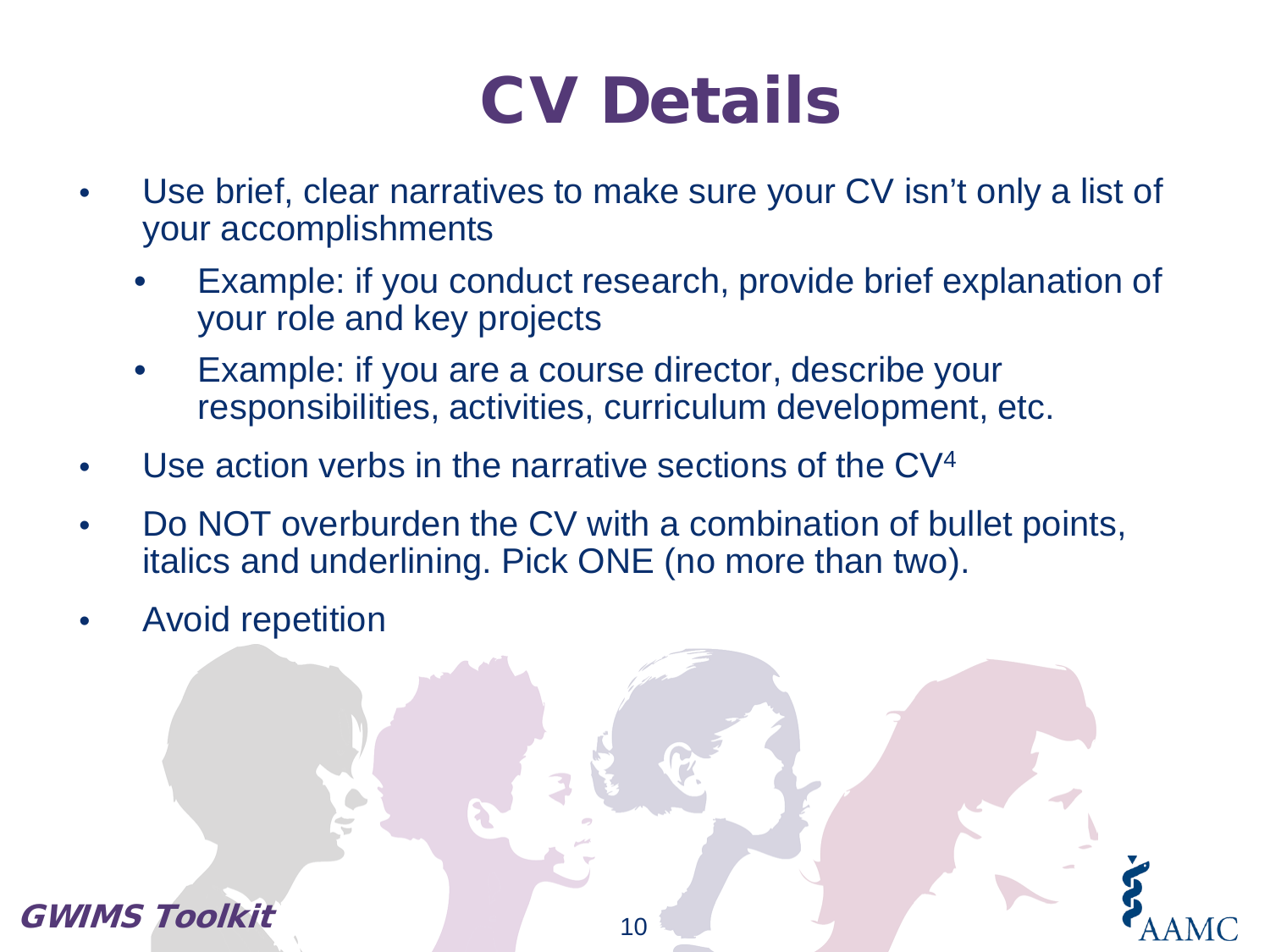# Teaching Portfolio<sup>5,6,7</sup>

- In addition to a CV, academic positons look for evidence of teaching experience and potential
- Elements include:
	- Pedagogical Statement (Teaching Philosophy)
	- Evidence of teaching, curriculum development, assessment, student mentoring/advising, educational leadership.
	- Evidence of excellence in the above: student ratings, teaching awards, etc.
- Evidence of development as educator (webinars taken, etc.)
- Like the CV there may be institution specific criteria for documentation of teaching performance (internal teaching portfolio)

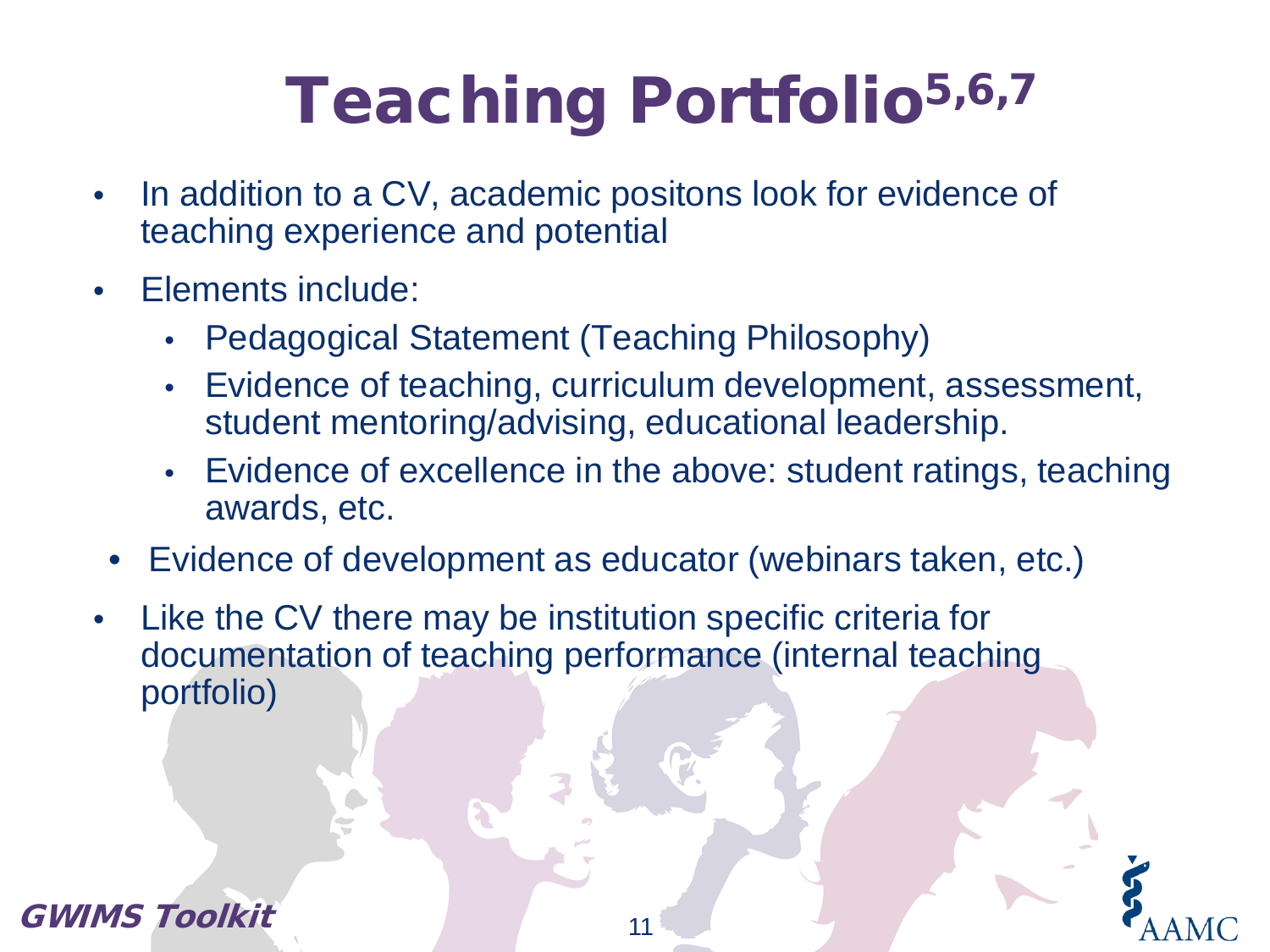# Networking in the Digital Age

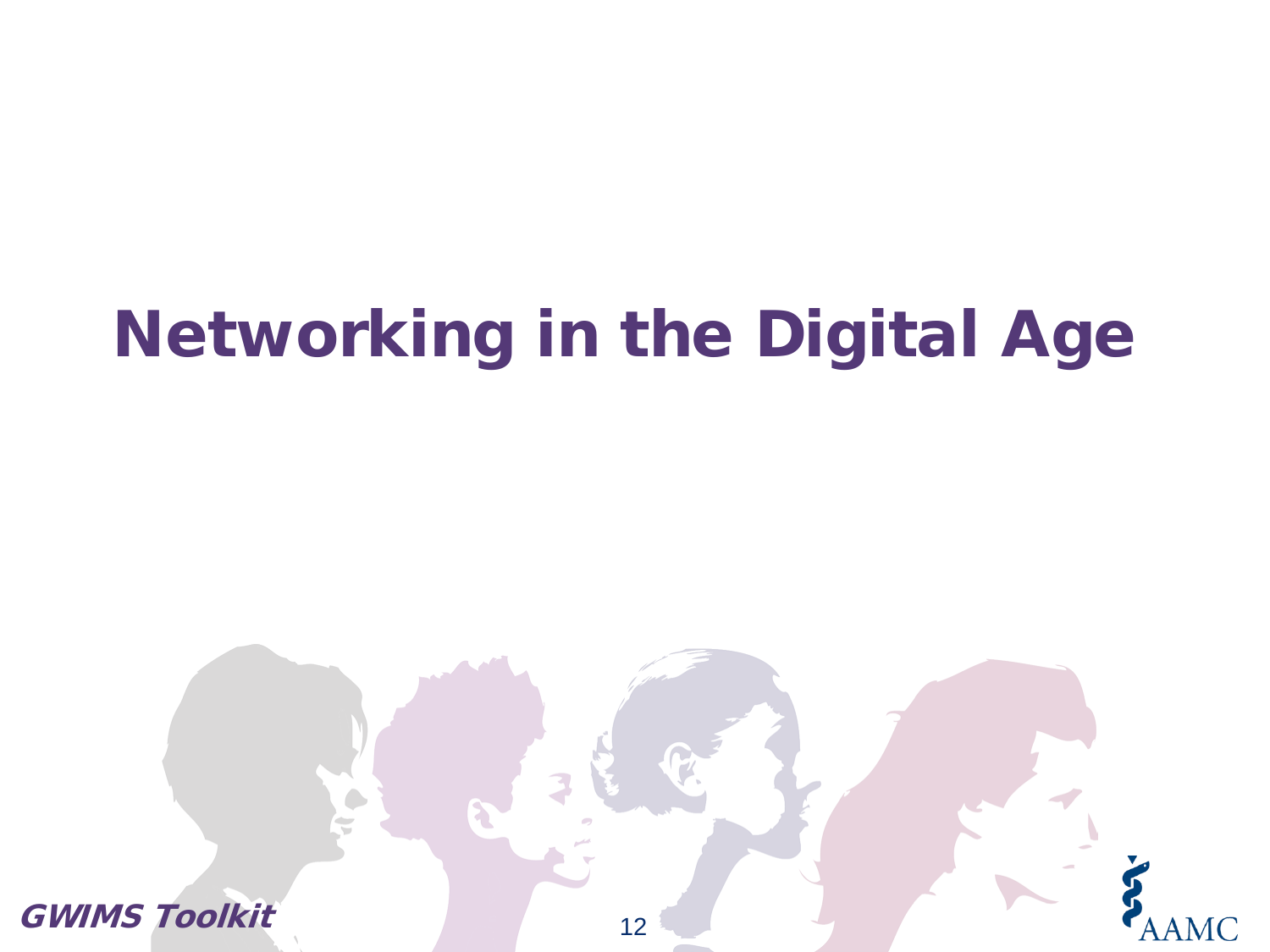### You already have a large network<sup>8,9</sup>



**ASK about potential jobs. ASK those in your network to connect with colleagues on your behalf. It will never hurt to ASK!**

GWIMS Toolkit

13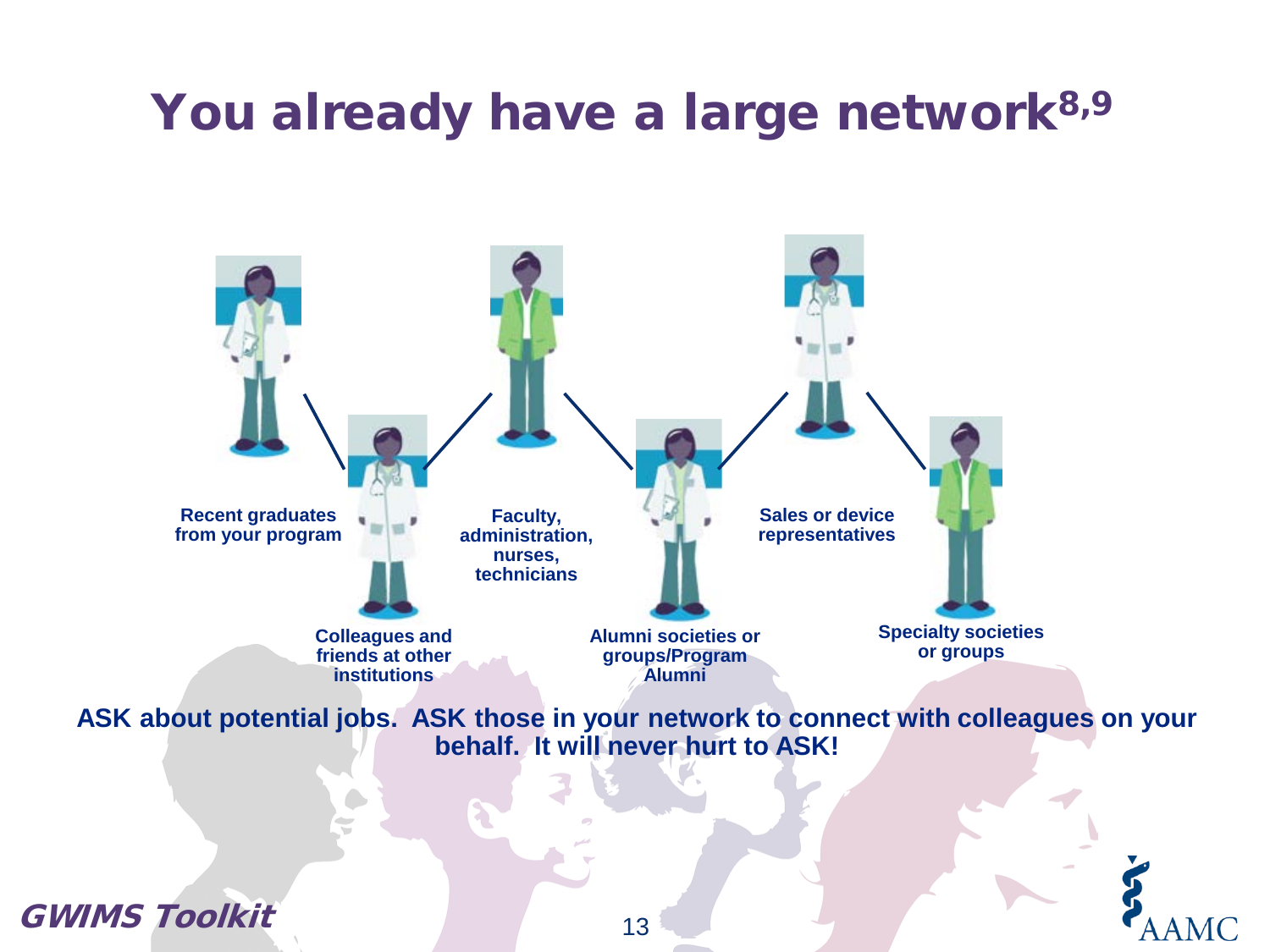### Utilizing Social Media for the Job Search<sup>10,11</sup>



- Follow your societies on Twitter, Facebook, and LinkedIn to be notified of new job postings. Allow recruiters to follow you to keep you informed of job opportunities.
- ResearchGate: connects you to researchers with similar interests and potentially a position
- Doximity: connects clinicians with colleagues to reach out for opportunities



GWIMS Toolkit

14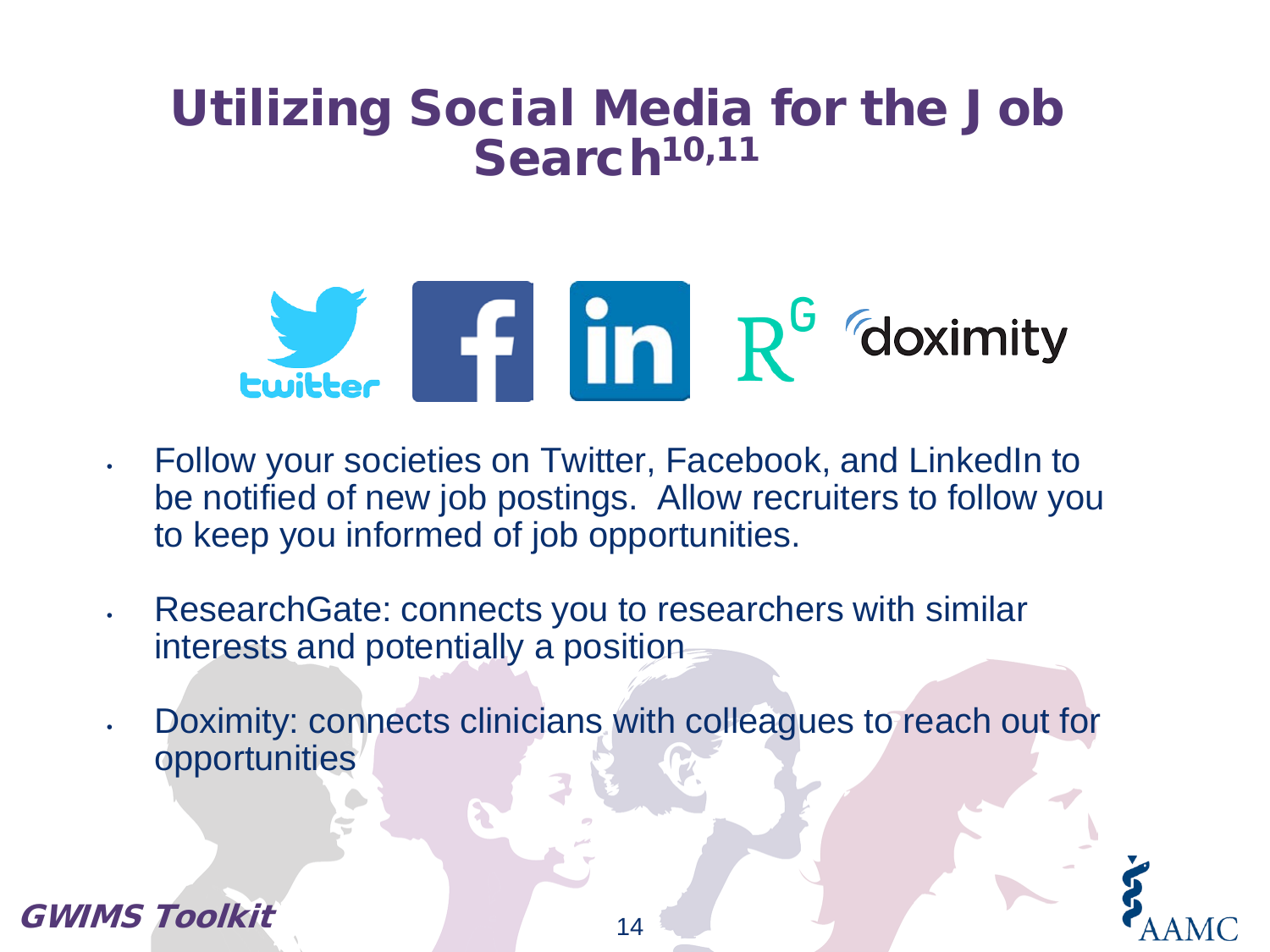### Tweet, Tweet: Twitter and Your Job Search<sup>12,13</sup>



- Write a 'Microblog', a brief regular update on your research, interests, and accomplishments
- Do more than 'lurk': put yourself out there!
- Follow those you find interesting: jobs may appear
- Prep for interviews: see what your interviewers tweet to prepare
- Employers are following you: be less personal, more professional, and always be respectful

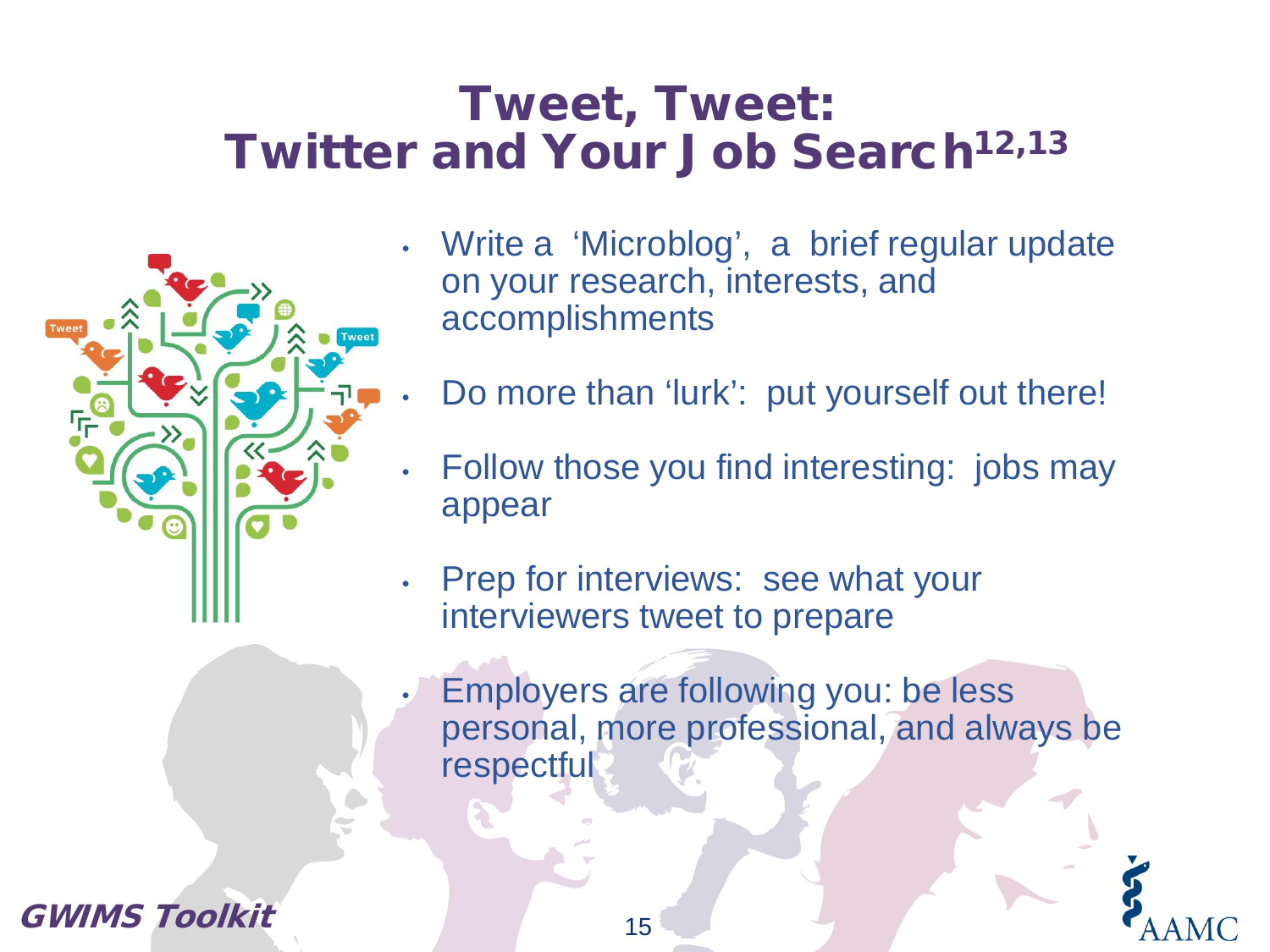

### Facebook: What to Use, What to Lose<sup>14</sup>



- Conversations regarding your achievements, presentations
- Connect with organizations and reach out
- **Connect with recruiters**
- Improve reputation and perceived expertise
- Privacy settings to limit content to certain groups

### **Lose:**

- Untag yourself from personal pictures that you would not want employers to see
- NEVER post HIPPA information
- Avoid over-posting, controversial subjects, and strong opinions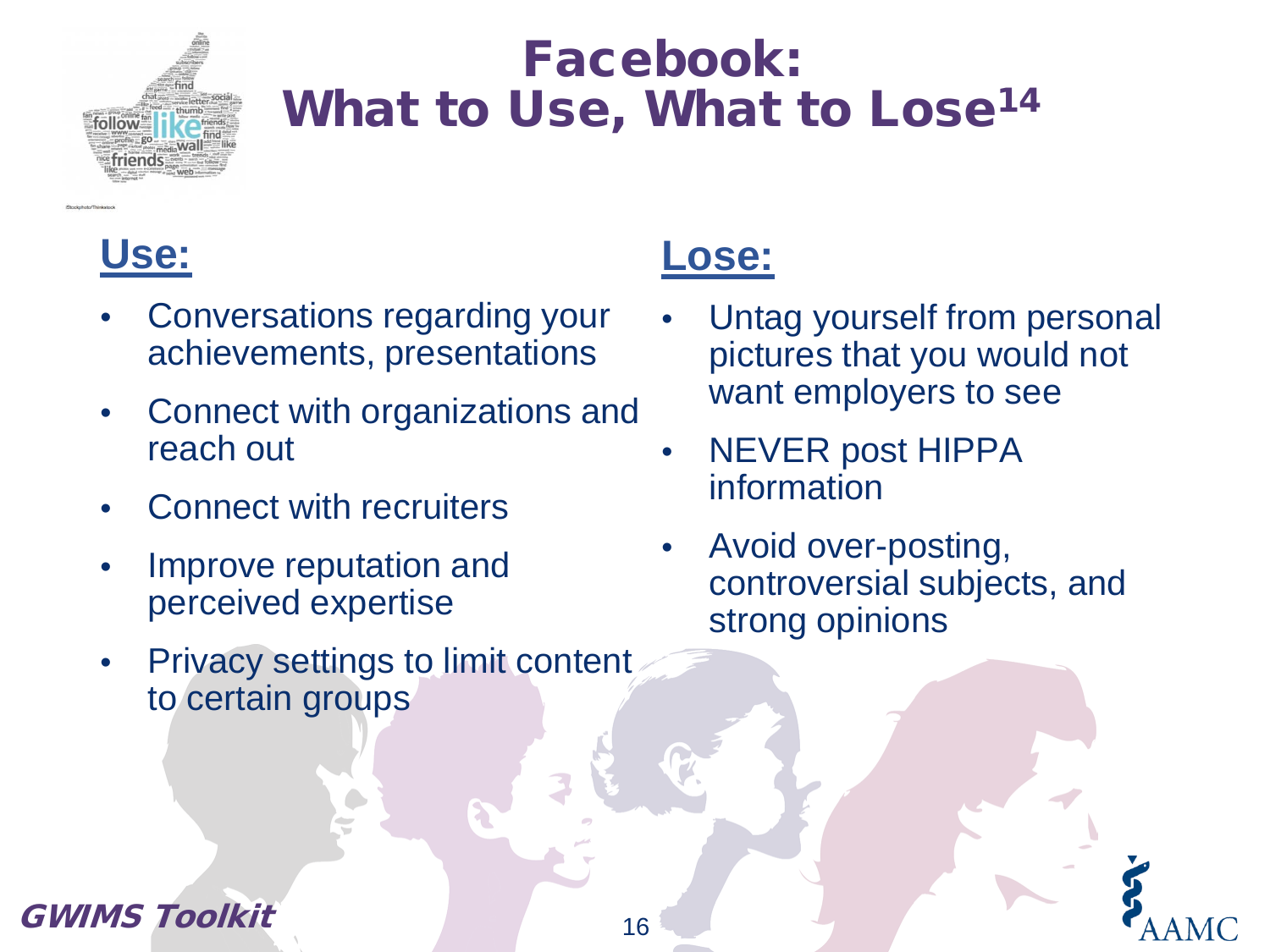### LinkedIn: The "Professional" Site?15

- Largest social network exclusively for networking and development
- Keep your link up to date: completely populate, professional picture, share work examples
- Information MUST be accurate
- Creates a digital version of your professional network...and allows it to grow rapidly!
- Join groups, follow organizations, reach out to others in your field

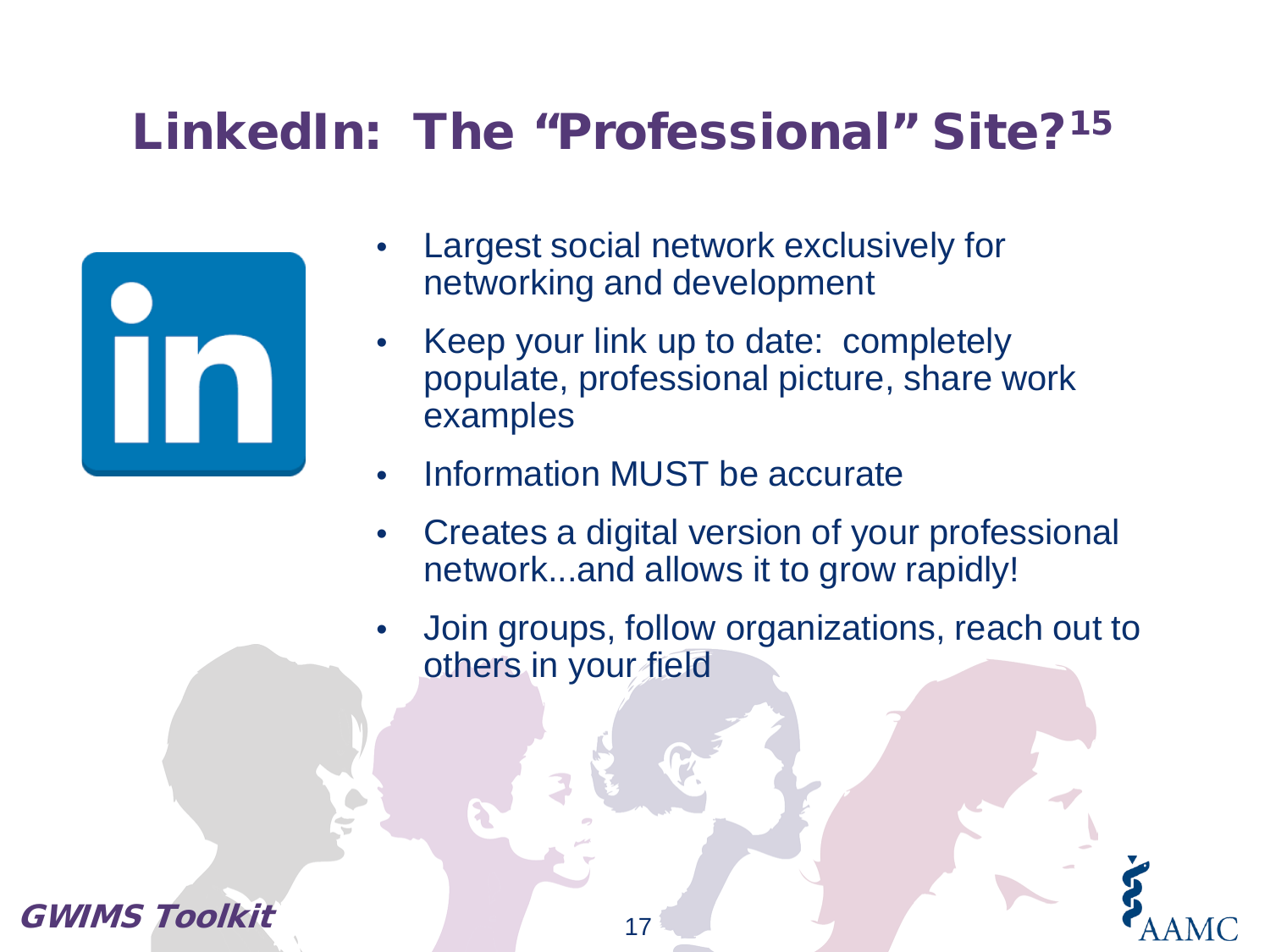# Interview Skills and Managing the Recruitment Process

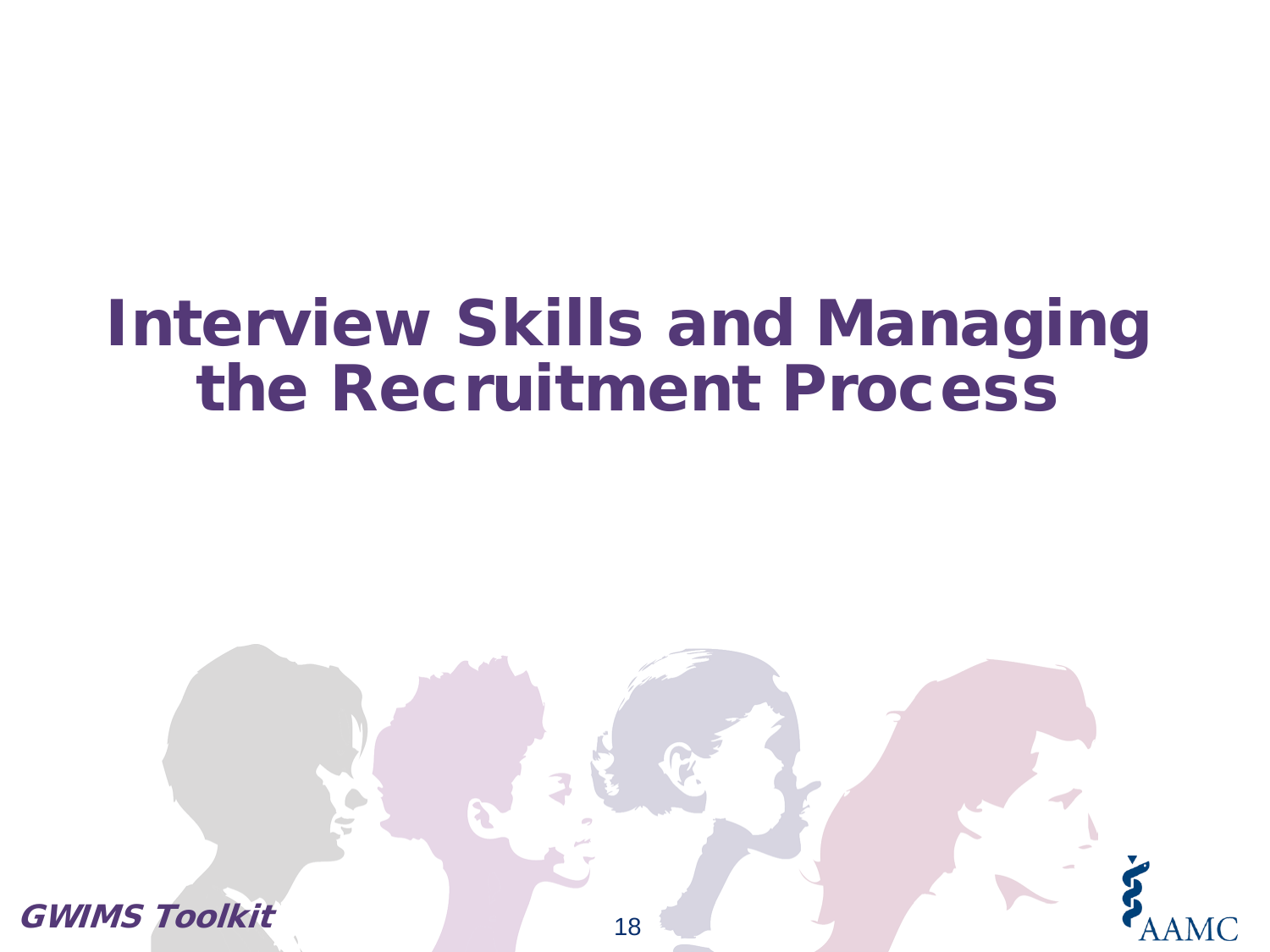### Managing the Calls and Emails: **Recruiters**

- External recruiters: work for private companies to recruit physicians for practices
- Internal recruiters: work for medical organization
	- **The Good:** point person for specific jobs or connection with multiple jobs
	- **The Bad:** financial incentives for the recruiter-make sure they are working to benefit YOU
	- **The Ugly:** multiple calls/pagers/distractions. Set ground rules on appropriate times to call and how to contact



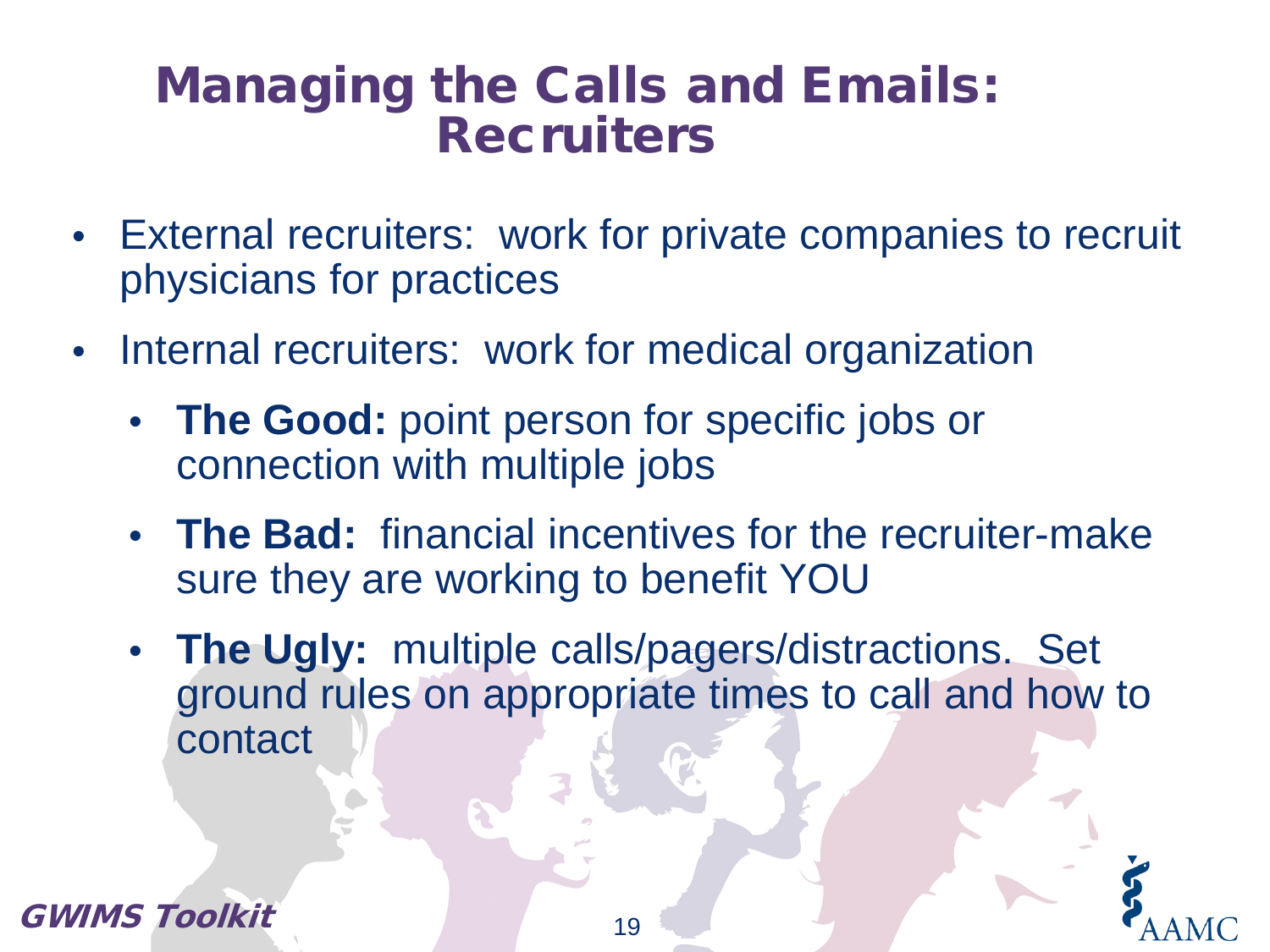### You've earned it, now go get it! Interview Skills

### **Preparing**

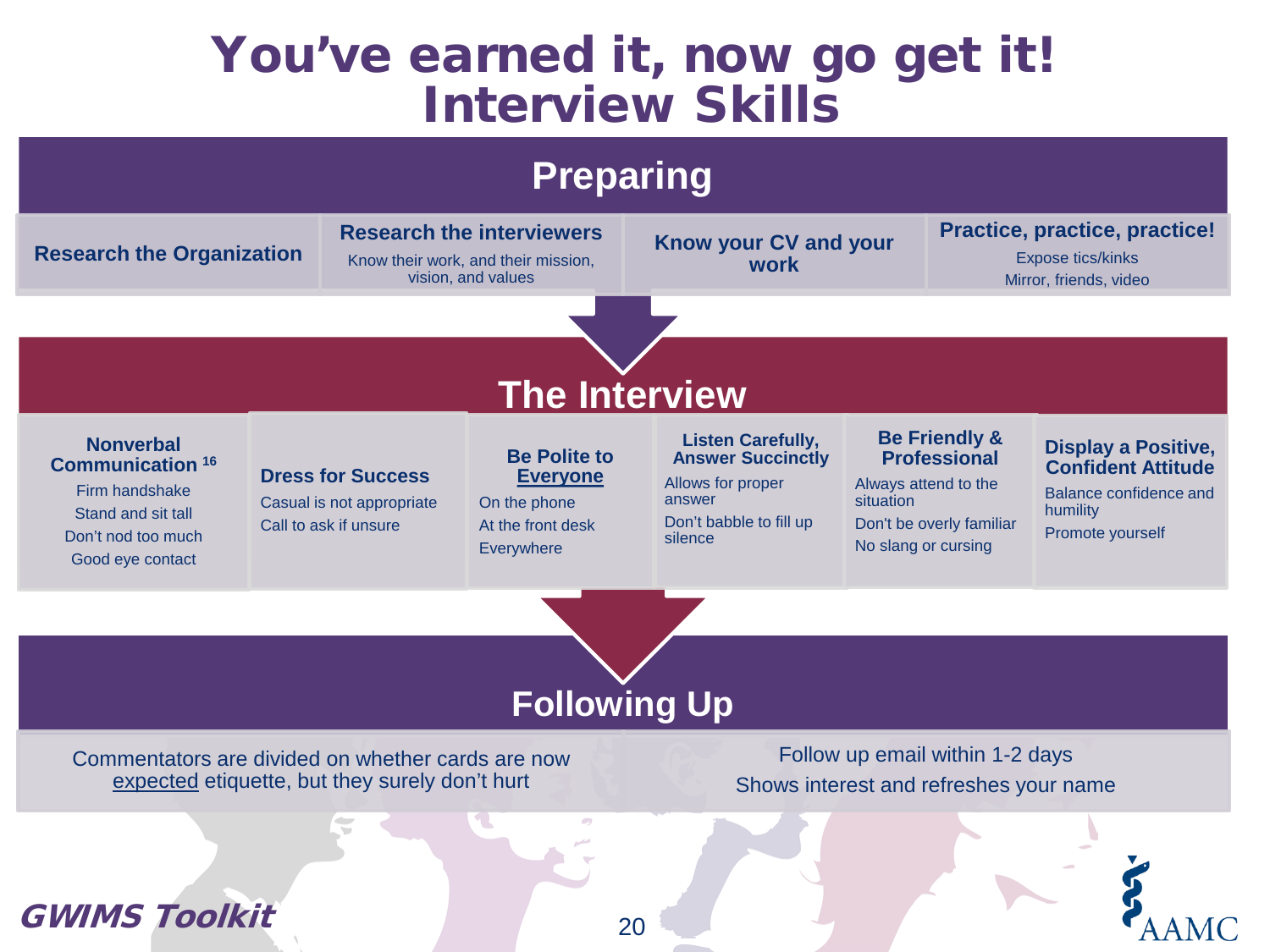## Human Resources Offices<sup>16,17</sup>

- Institution's Hiring Processes
	- Timelines from interview to hire, etc.
- Description of Benefits
	- Whom to contact with questions
- General Interview Information
	- Typical interview questions

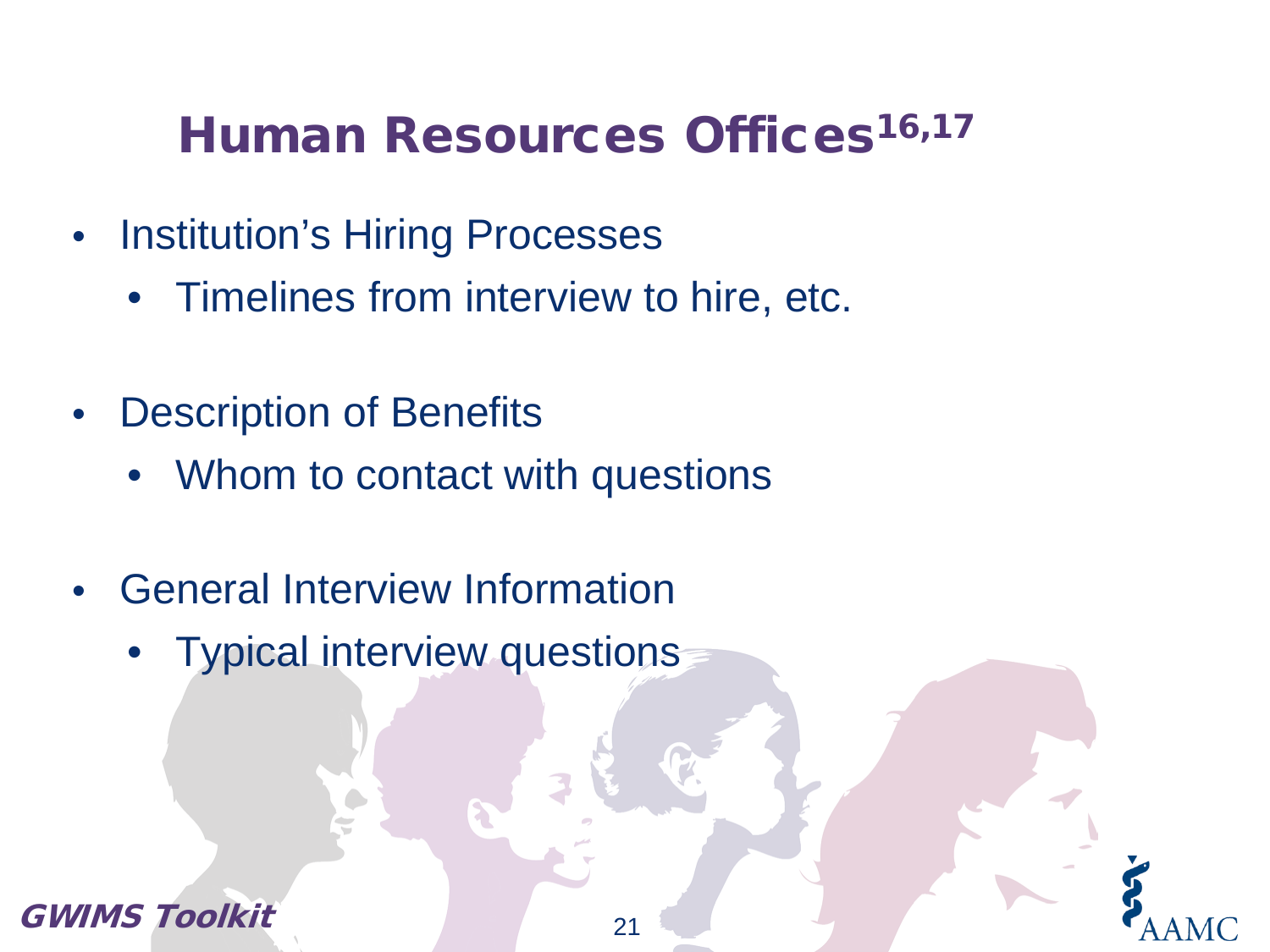# Balanced Work Environments & Family Considerations

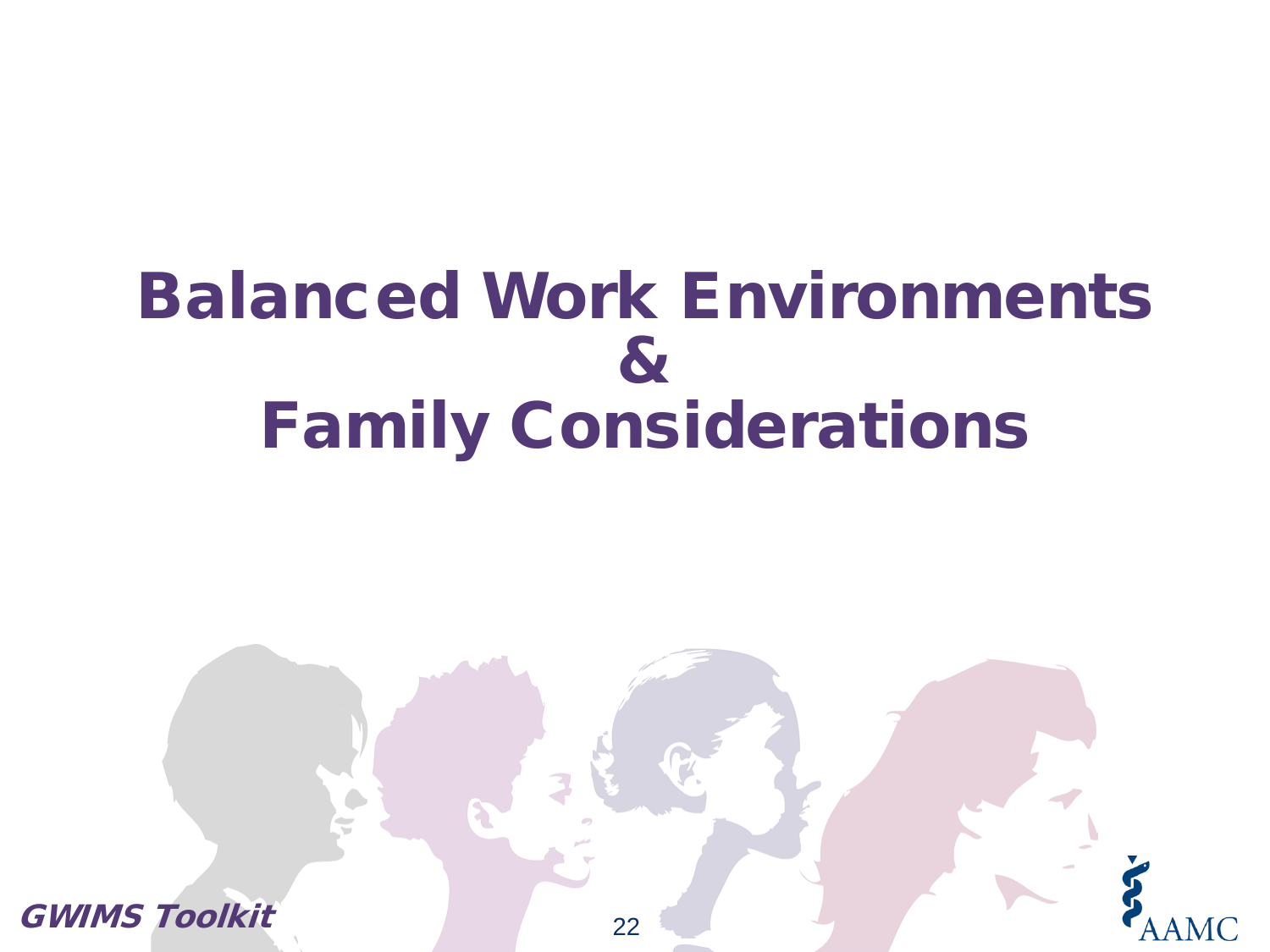# **Balanced Work Environment<sup>18</sup>**

- A balanced work environment is a predictor of job satisfaction<sup>19</sup>
- Women physicians and younger physicians are more likely to suffer burn-out than men and older physicians<sup>20</sup>
	- Those who spend less than 20% of their time on the aspect of their work they find most meaningful are more likely to burn out
	- Women are twice as likely as men to want to reduce work load from full time to part time
	- Women are about 4 times more likely than men to work less than full time

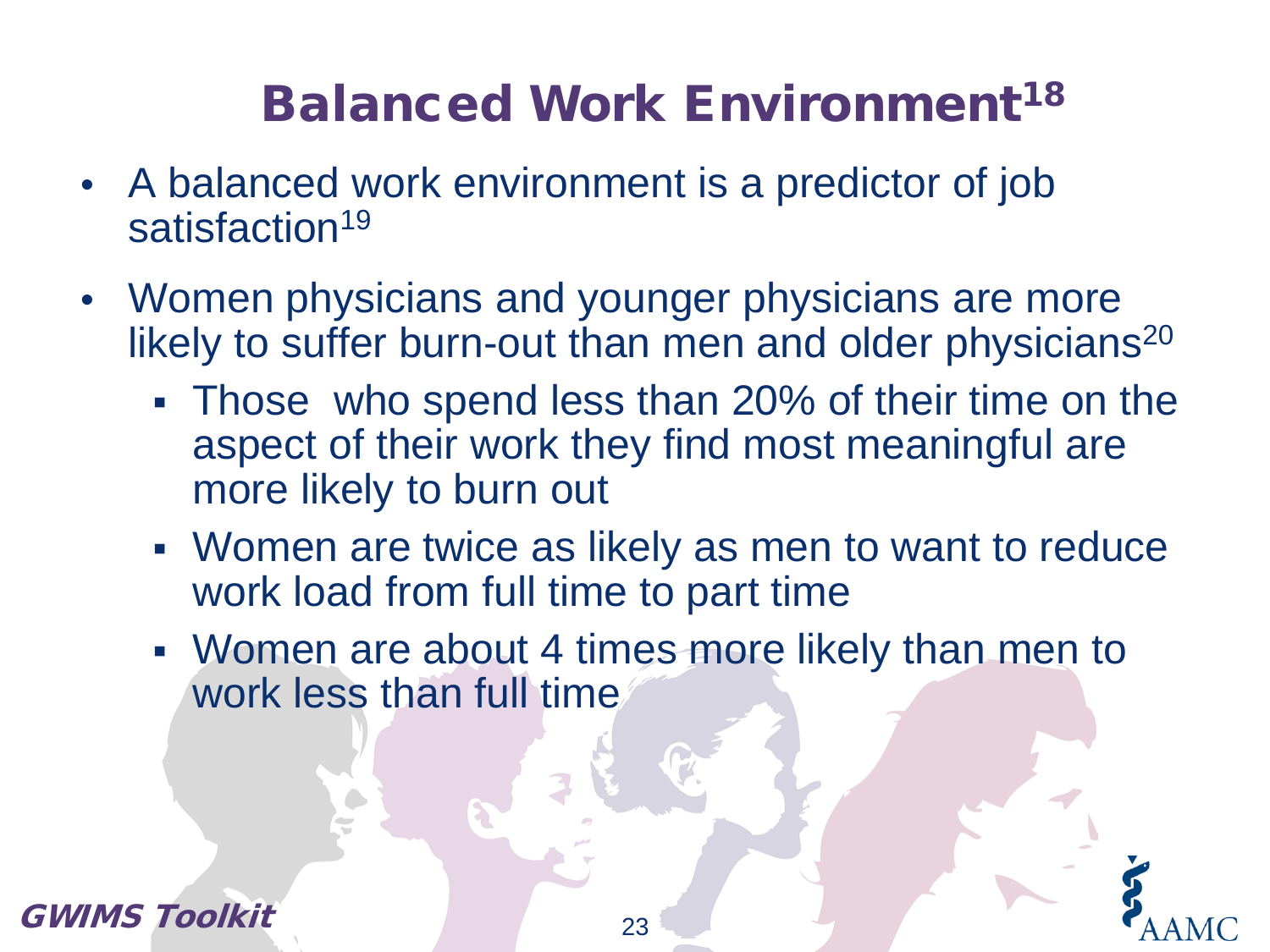### Balanced Work Environment: Summary of Starmer, et. al. Study<sup>21</sup>

- Only 43% of physicians report balanced work environment:
	- Women are more likely to have less balanced work environment and career satisfaction than men
	- Chaotic work environment and working > 50 hours per week associated with *lower* perceived work-life balance

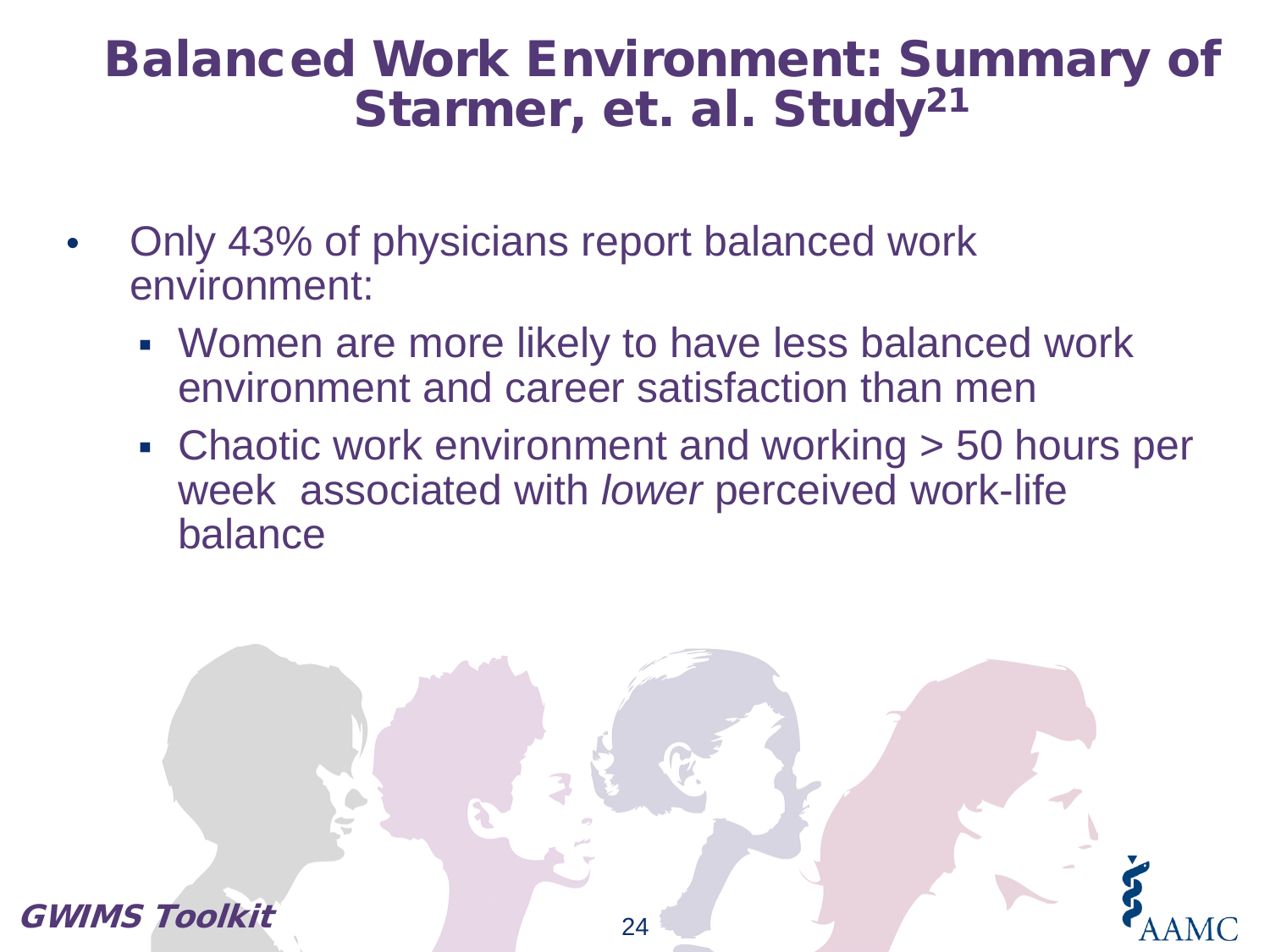### Family Planning for Geographic Mobility<sup>22,23</sup>

#### *The Issue of Geographic Mobility*

- There is a positive correlation between a woman's geographic mobility and her advancement in administrative position at US Medical Schools.
- Geographic mobility can be particularly stressful when partners or children are involved.
- To improve your chances of success for relocating in a dual-career relationship, both must be competitive candidates in respective fields; diversify your interests and skill sets as much as possible**.**

#### **Things to consider when planning your move:**

- Begin researching job opportunities for your partner up to one year in advance of your move.
- Inquire of your recruiter about relocation assistance for your partner. Dual careers are now the norm, and many universities offer regional job search assistance with neighboring institutions as a recruiting tool.
- Plan to stay an extra day or two during your interview (or make a return trip) to tour the area with a realtor.
- Set up tours of schools/daycare centers you may be considering if you have children. Ask about enrollment deadlines.
- Once you have a job offer negotiated, don't be afraid to contact people you met during your interview process to inquire about neighborhoods, schools, and commuting.

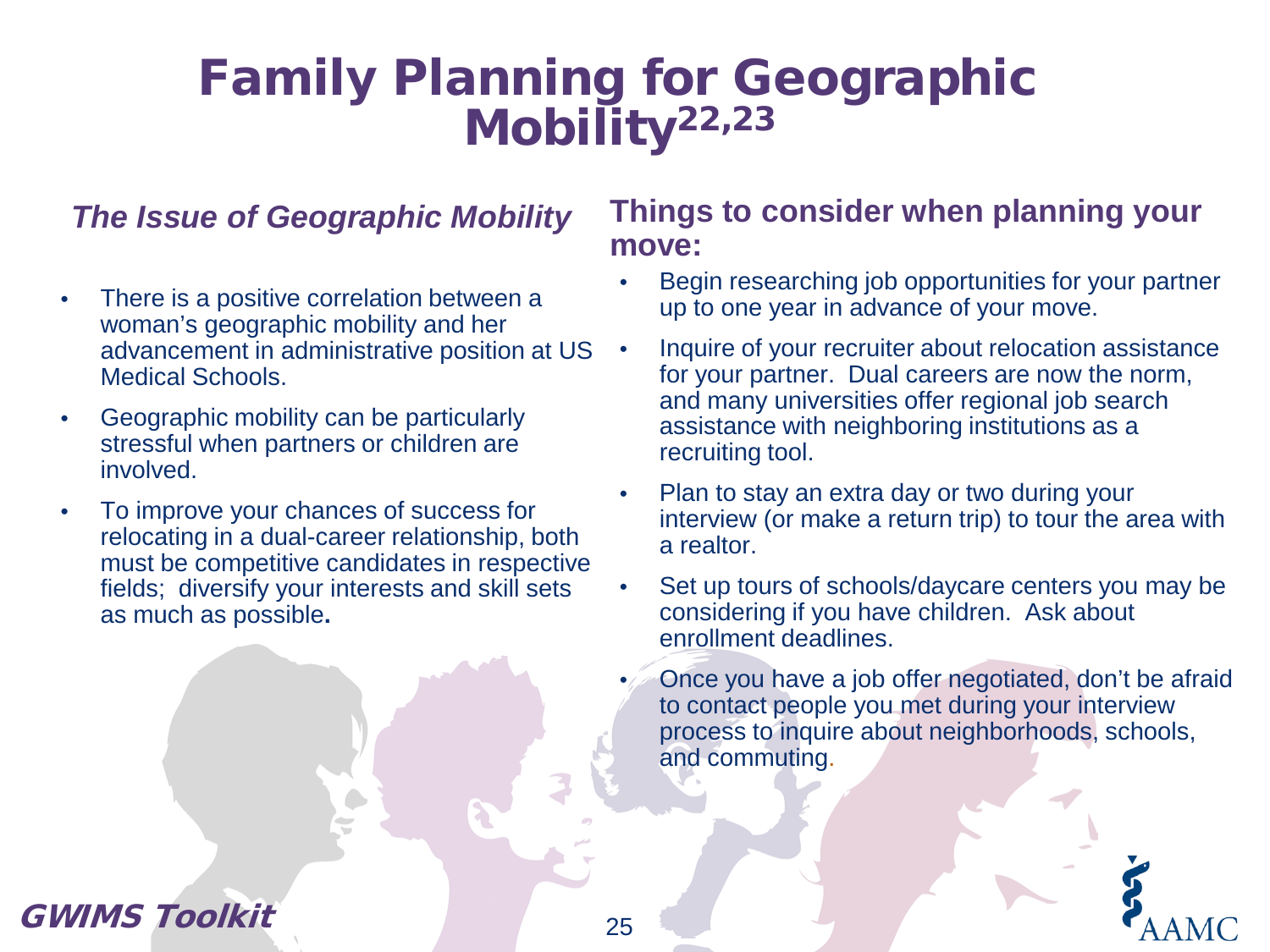# Working Parent's Guide

- Expect to spend significantly more time on domestic labor if you have children.
- Planning Questions:
	- *What will you do for childcare?* Popular options include family, daycare centers, nannies, au pairs.
	- *What is the cost/availability of childcare in the area?*
	- *Are there waiting lists for childcare centers that you should get on?*
	- *Is there any flexibility in your contract to work from home or to have a 4 day week?*
	- *How much travel is expected of you in your current position and how will you coordinate 24/7 care during travel obligations?*
	- *What other household help should you budget/plan for if you so choose?* Popular options include cleaning services, laundry services, and household managers.

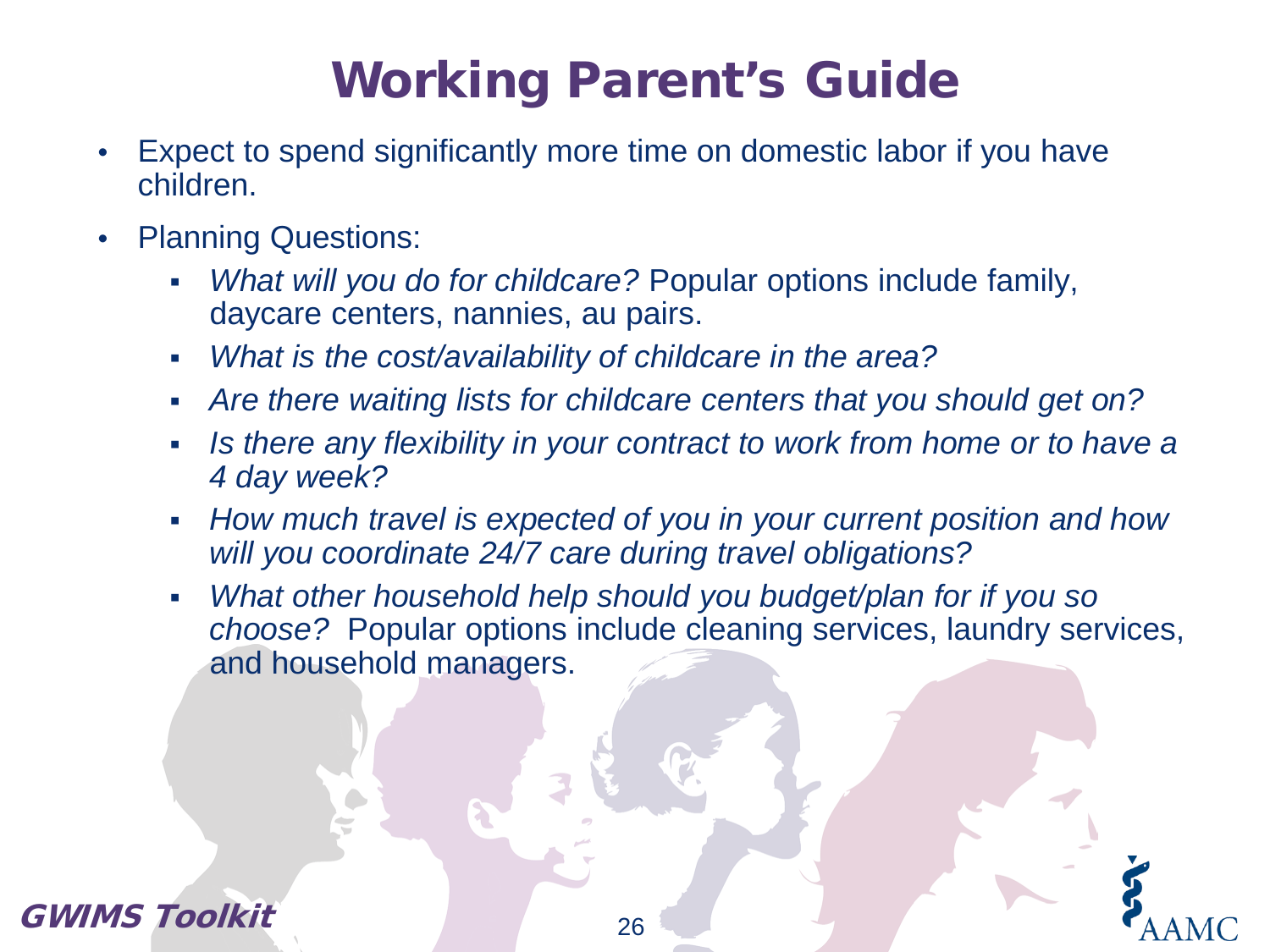### What you can do early on to achieve balance

- The goal of balance is to flourish both professionally and personally
- Find a colleague or mentor at work who will support your primary career interests and aims
- Find or make a well-organized environment for yourself
- Take care of your health (eat well, manage stress, exercise, sleep)
- Set boundaries with how much you are willing to work (at the office and at home for the office)
- Don't avoid having children due only to concerns for balance they may lead to more personal satisfaction!<sup>21</sup>

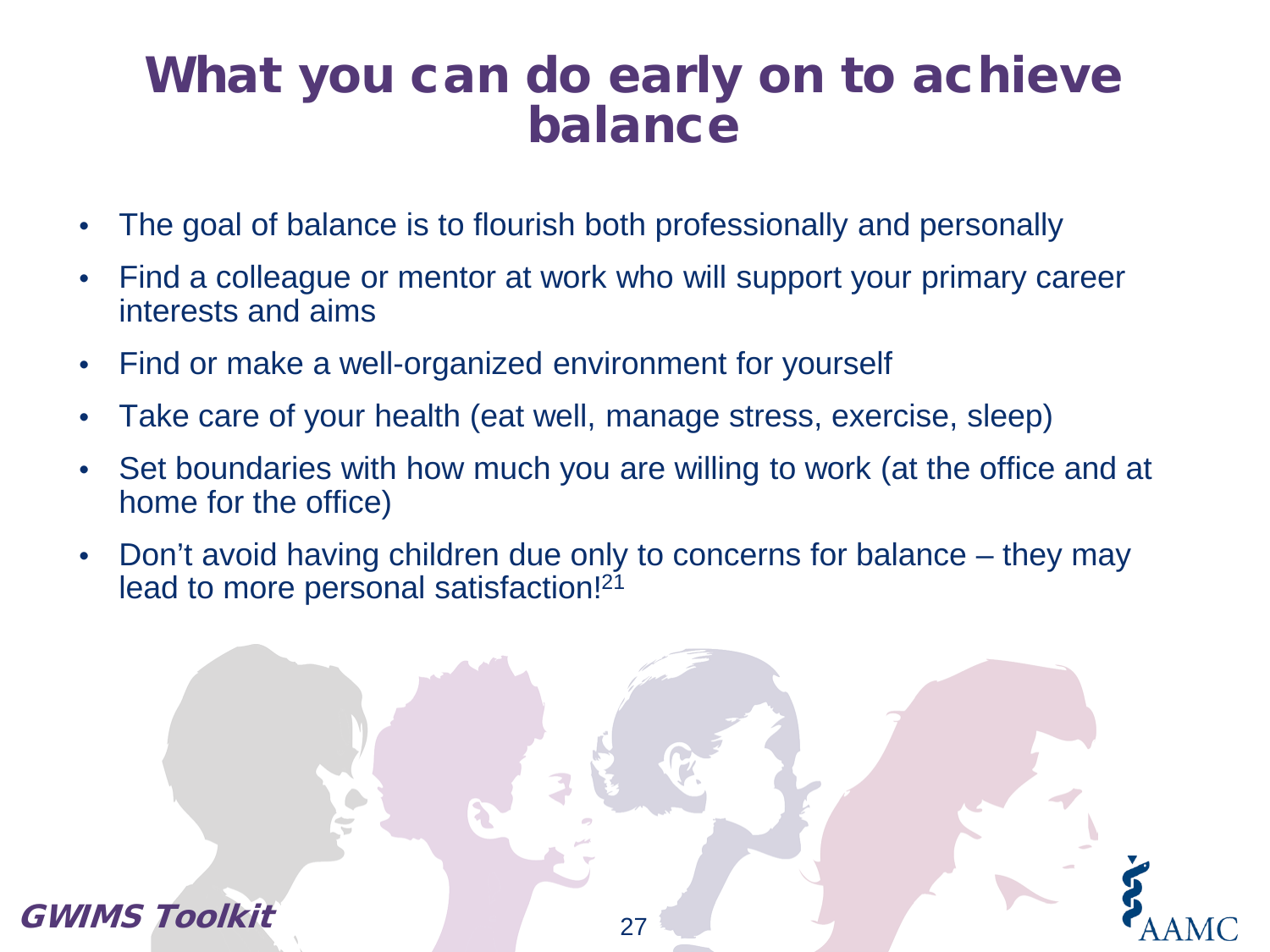## Priming for Success

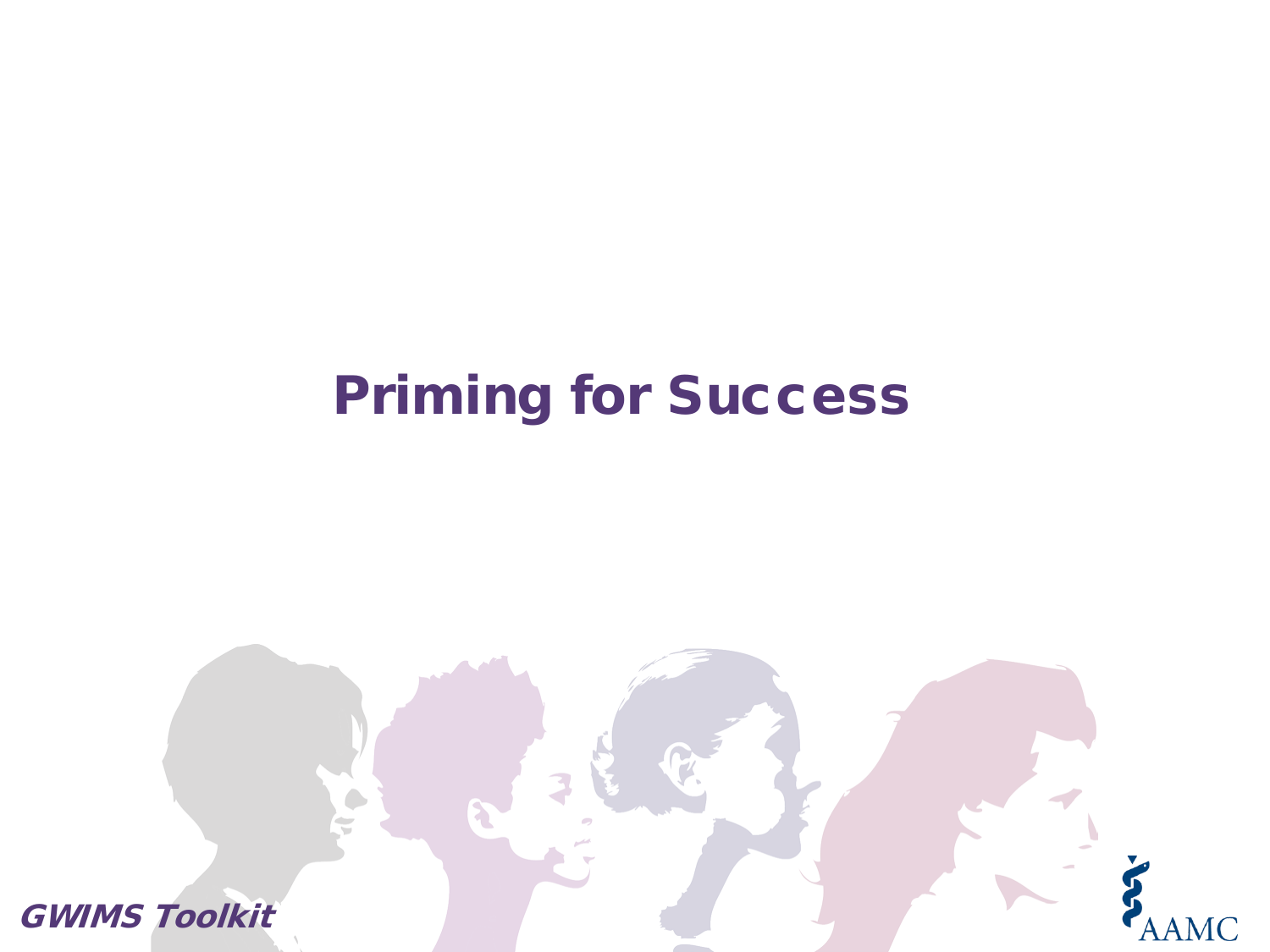# Setting oneself up for future success

### **Know salary and academic parity with male peers24,25**

Needs to be reevaluated every few years, check AAMC salary surveys<sup>26</sup> Clinicians should understand call coverage (how much and how is it reimbursed comparatively).

#### **Know the advancement/promotion criteria at your institution.**

How many publications are necessary? What activities count for promotion?

• Note that committee work and attending medical school activities (e.g. admissions committee, White Coat Ceremony) are networking opportunities for career advancement, even if you are in private practice.

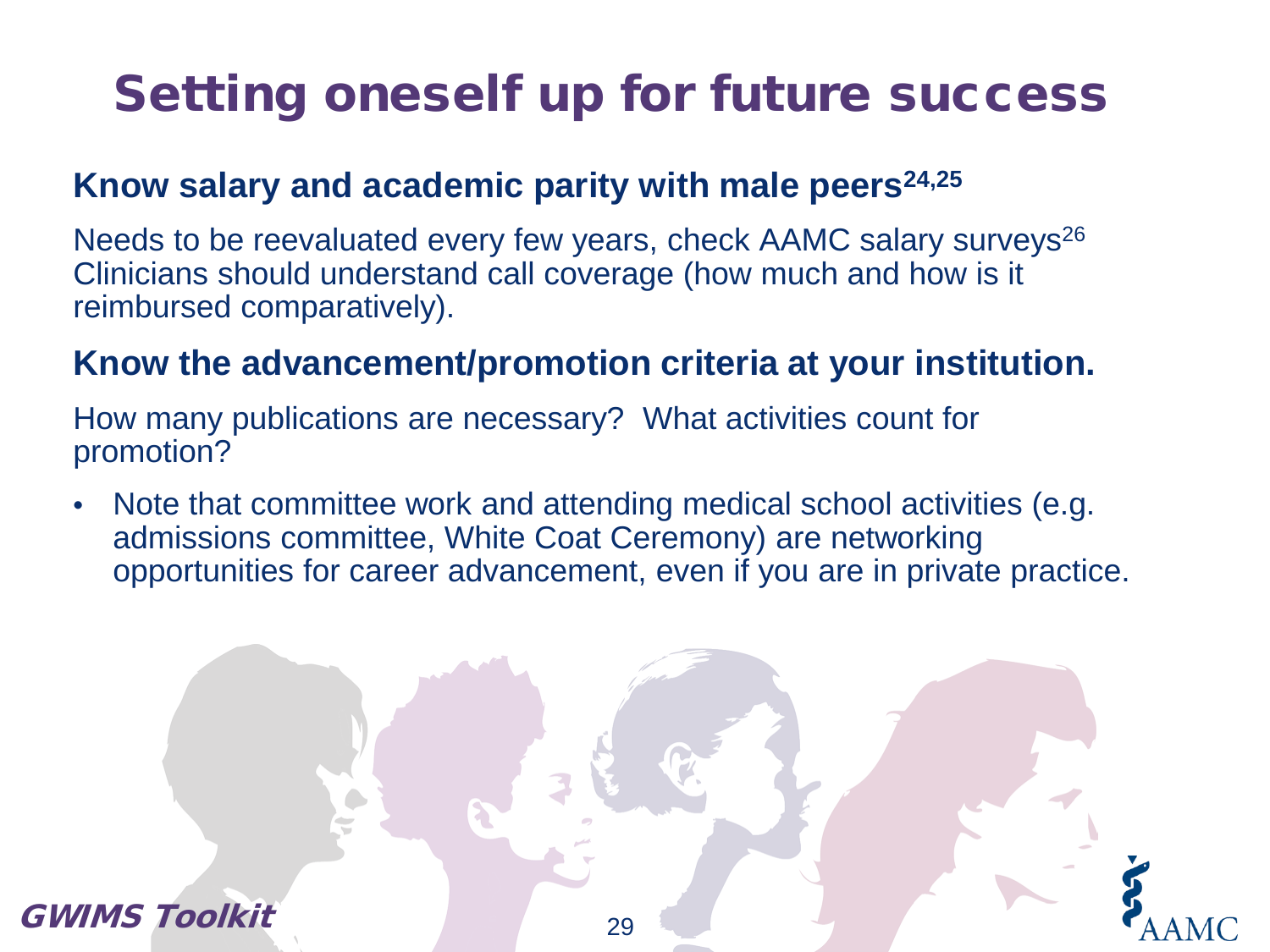# Setting oneself up for future success<sup>27,28,29,30</sup>

#### **Prepare your Finances**

- For clinicians, seek out financial advisors well-established in the medical field.
- For all, look at federal loan payback/deferment programs

#### **Mentor Others**

- Get involved with GWIMS, or start a chapter if none exists!
- Help ensure career path advancement for others

#### **Always be Mindful of a Balanced Work Environment**

- Recognize the demanding workload of being a leader in research and/or clinical practice and the teaching world.
- Reflect on your life goals and values to ensure a good job fit.

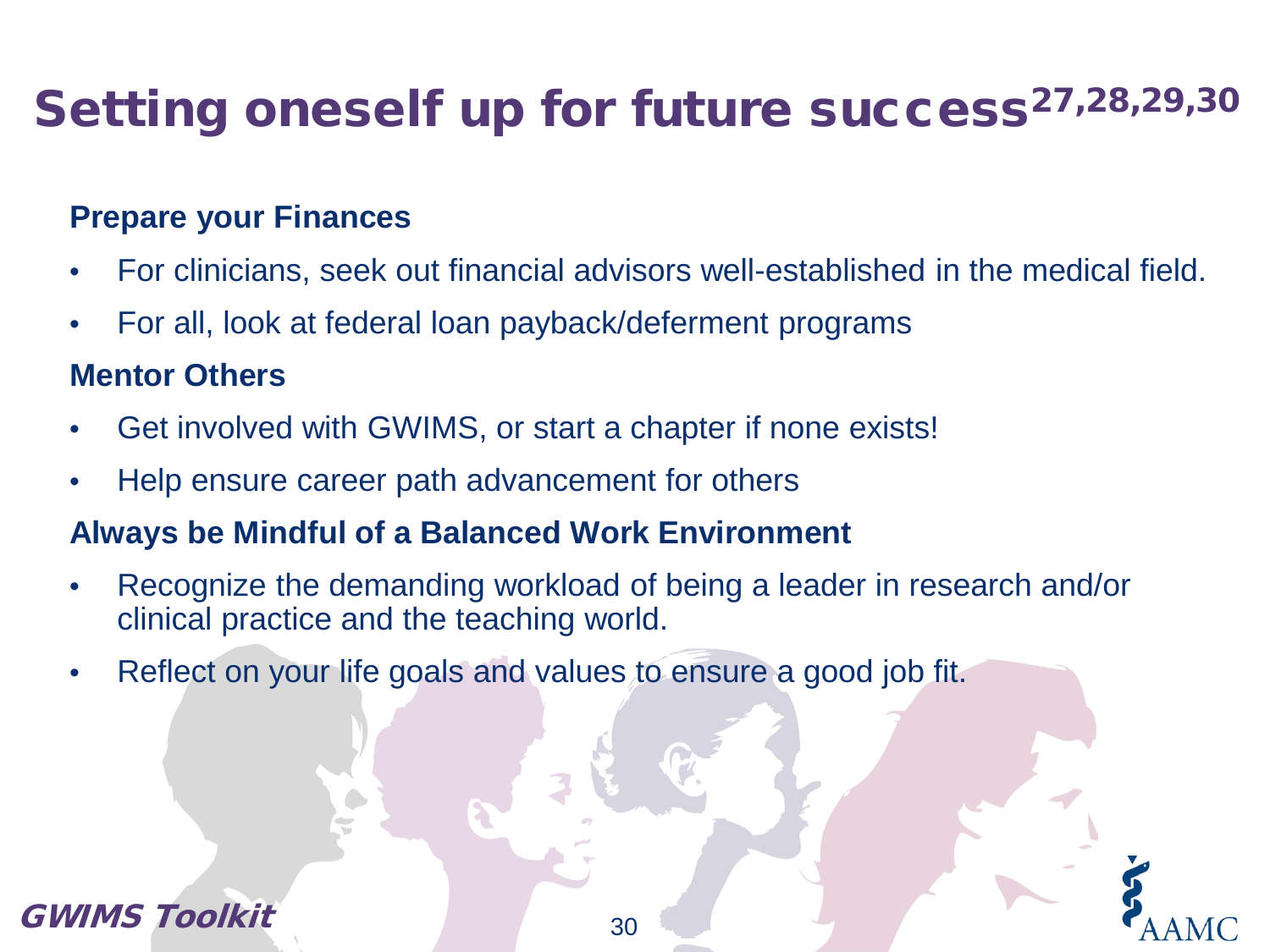# Practice Options & Contract Negotiation

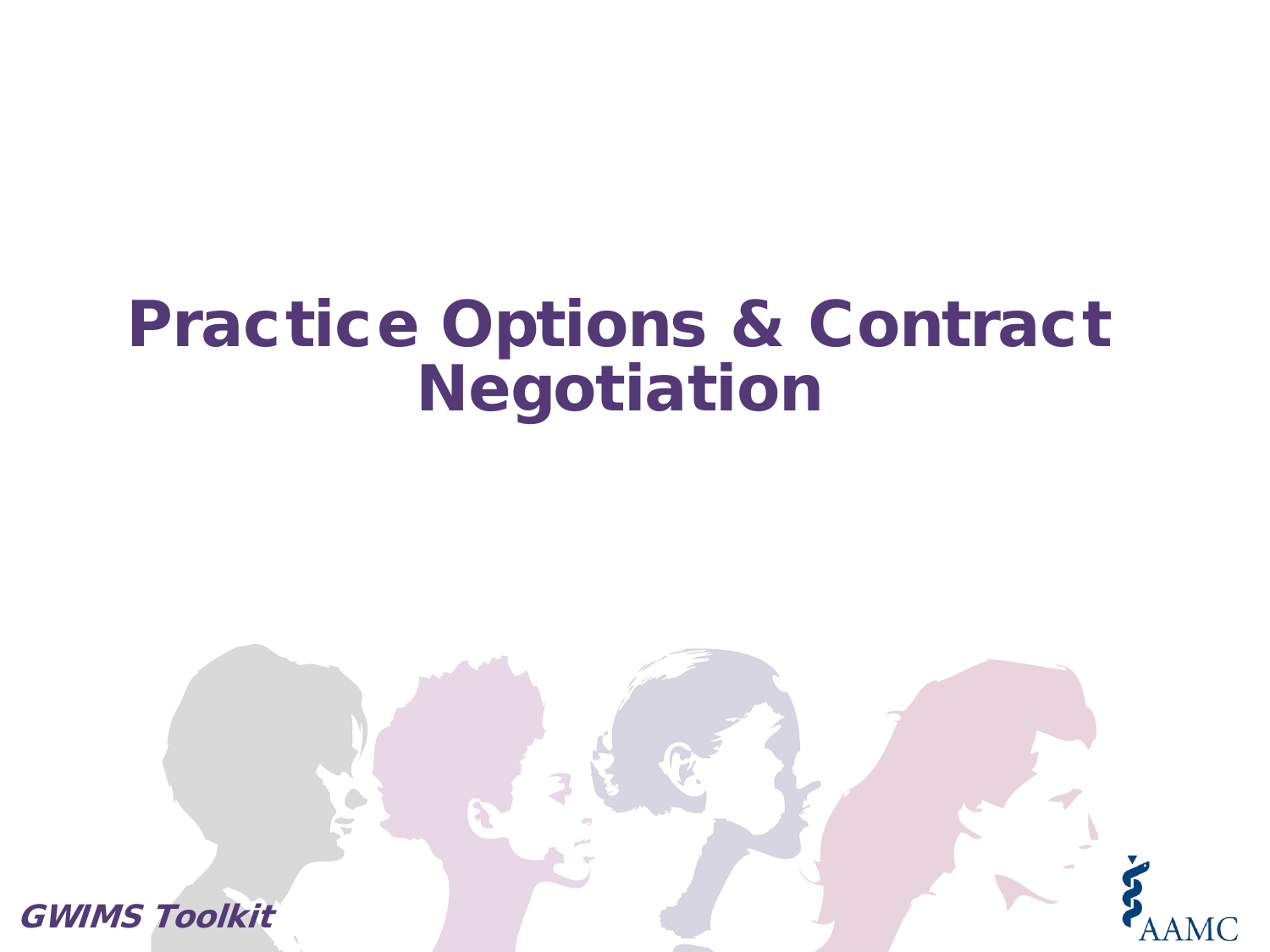### Physician Compensation & Practice Options

#### **COMPENSATION**

- **Salary**
- **Productivity** 
	- Collections, RVUs, incentives, revenue after expenses
- Ancillary Income
- Value Based Reimbursement
	- Quality Payment Program
	- Merit-based Incentive Payment System (MIPS)
	- Advanced Alternative Payment Models (APMs)
- MGMA or AAMC Salary Benchmarks

#### **PRACTICE OPTIONS**

- **Private Practice** 
	- Solo
	- Large group
	- **Multi-speciality Group**
	- Locum tenens
- Fulltime Academic
	- Clinician Educator / Teaching
	- Research
- Government Employment
	- Military (DoD)
	- Veterans Affairs (VHA)
- Hospital/ Health Systems Based

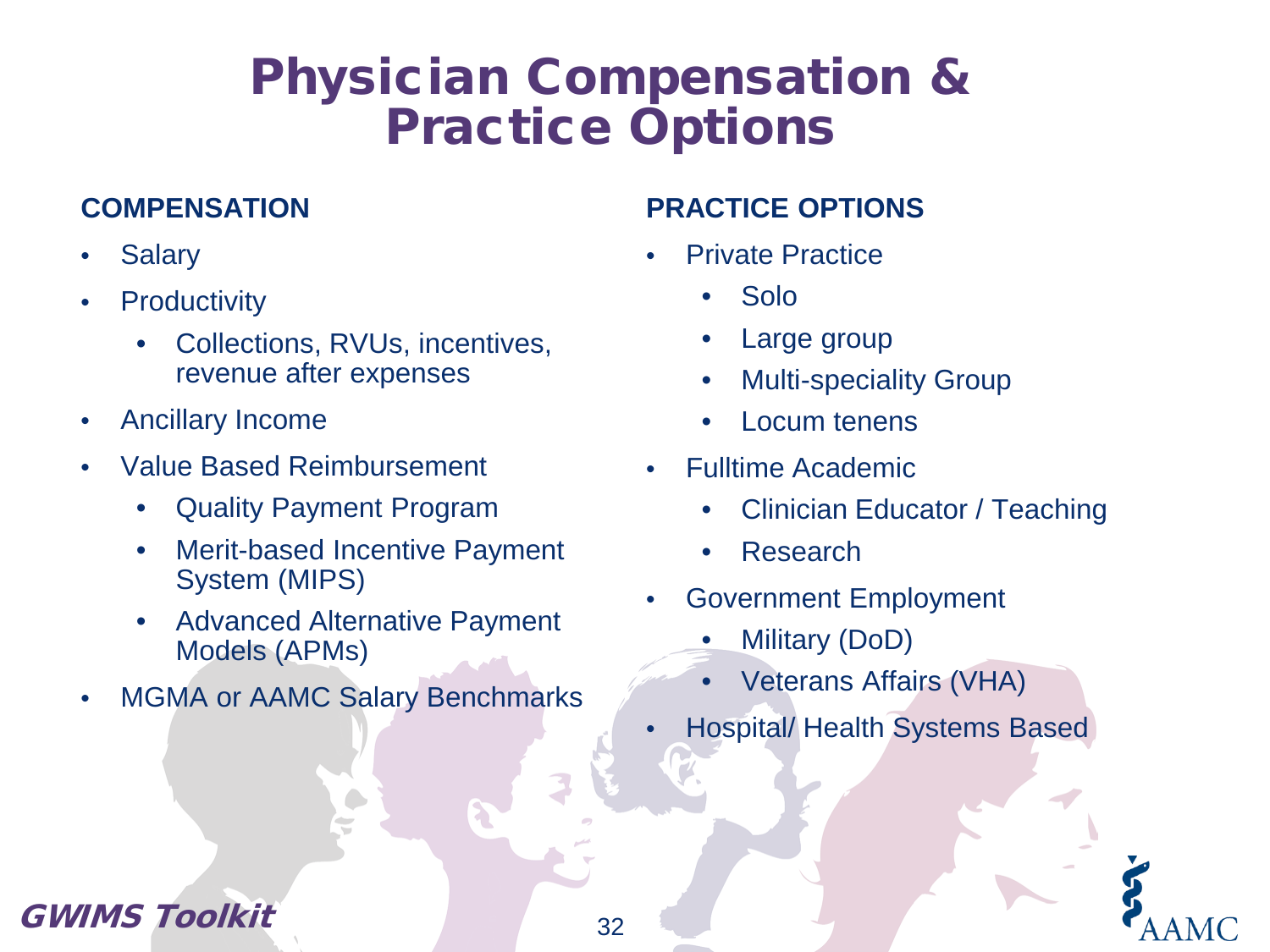# Contract Negotiation: How31

- Do negotiate  $\rightarrow$  any negotiation can net up to \$1,000,000 over the course of a career v. no negotiation
	- Women less likely to attempt negotiation
- Use "relational language"  $\rightarrow$  explain how your asks help the department
	- Implicit bias: women who use "self-centered" language pay a social cost
- A "standard contract" still has room for negotiation
	- Consider what will make your life easier
		- Time distribution
		- Support staff
		- Admin load

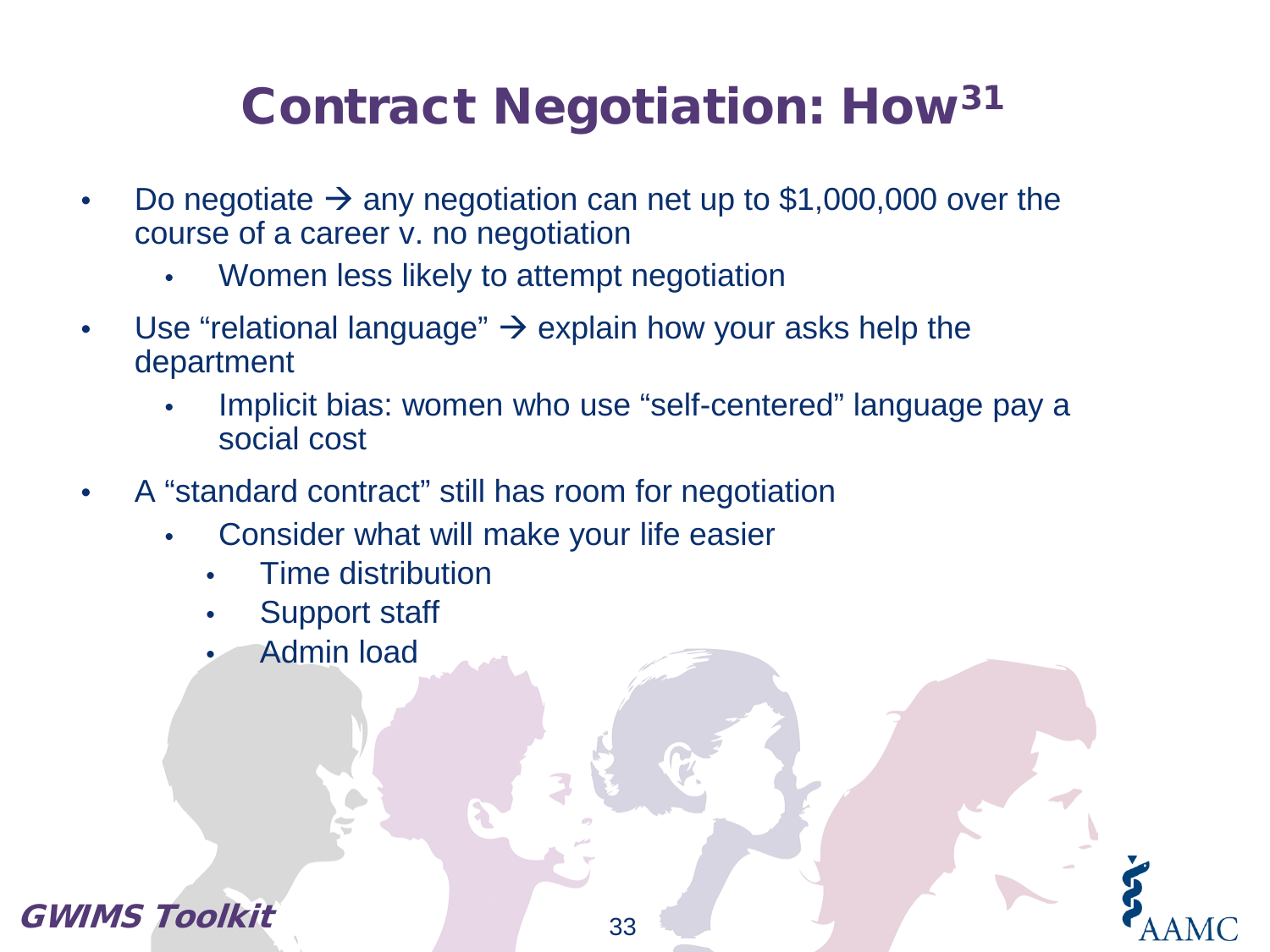### Contract Negotiation: The Physician Scientist<sup>32</sup>

- Other parts of the package to negotiate for the scientist include:
- Physical lab space
- Start-up package (~\$500,000-\$1,000,000 for bench scientists over 2-5 years)
- Expectations for external support
	- Do you need a grant to be recruited? If not, how long do you have to get external \$
- Protected time how protected & for how long
- Mentorship committee that will be provided
- Women are less likely to enter and maintain a research position

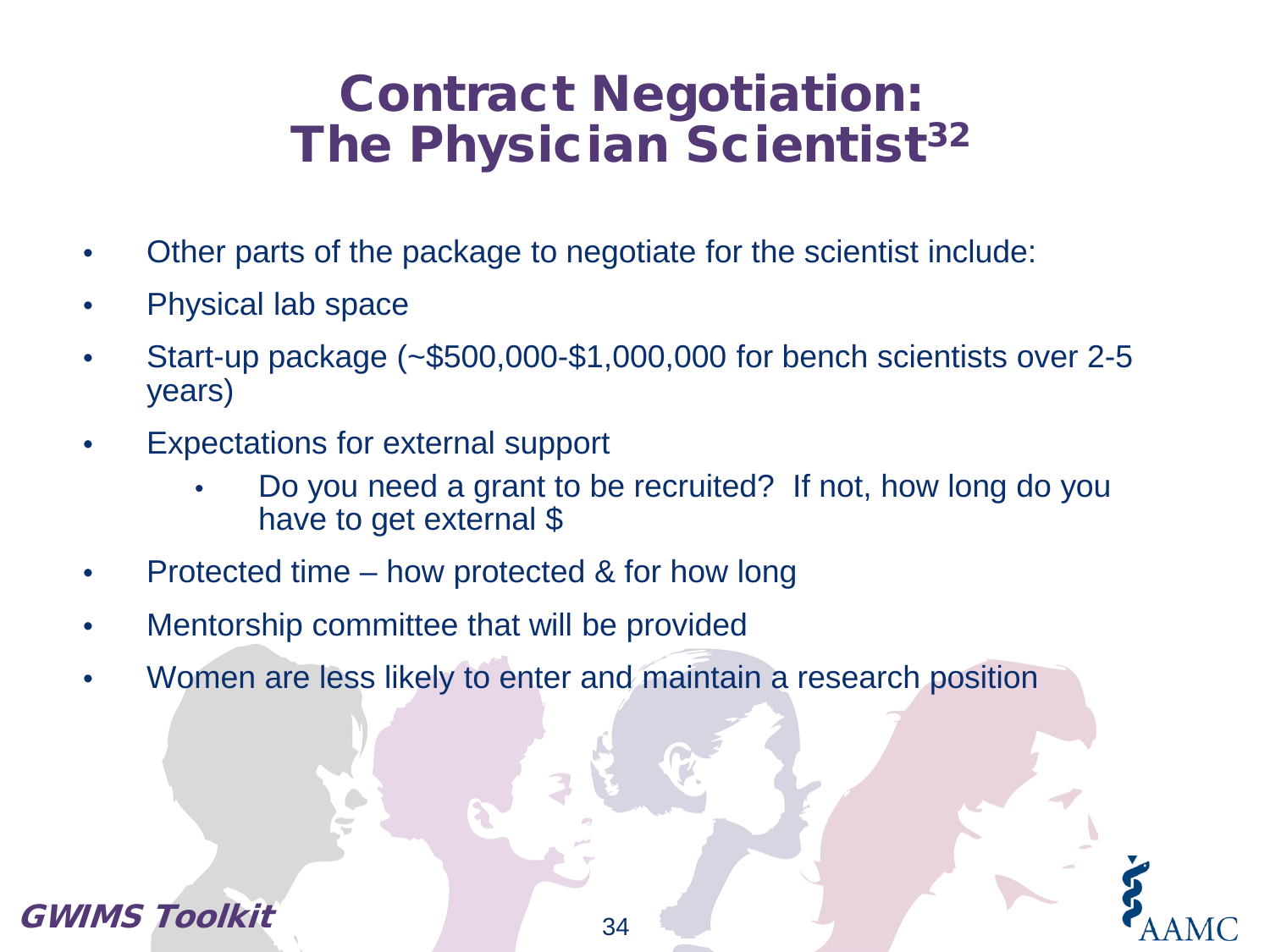### Contract Negotiation: Caveats for the Clinician33

- Remember Compensation is only one part of the puzzle.
- Term of the contract: How long are you & the employer *committing* to employment?
- Duties & Responsibilities should be *defined* as much as possible.
	- Can your employer move your worksite location without your input? Is there an RVU expectation?
- Benefits: leave (consider specifics), malpractice (\$ limits, scope, claims-made vs occurrence, tail/nose)
	- If claims-made, you will need to arrange tail coverage, which is expensive!
- Audits & Fees: The Employer & the Employee should *share risk*.
- Find out what is Customary for your state/region (e.g., non-competes).

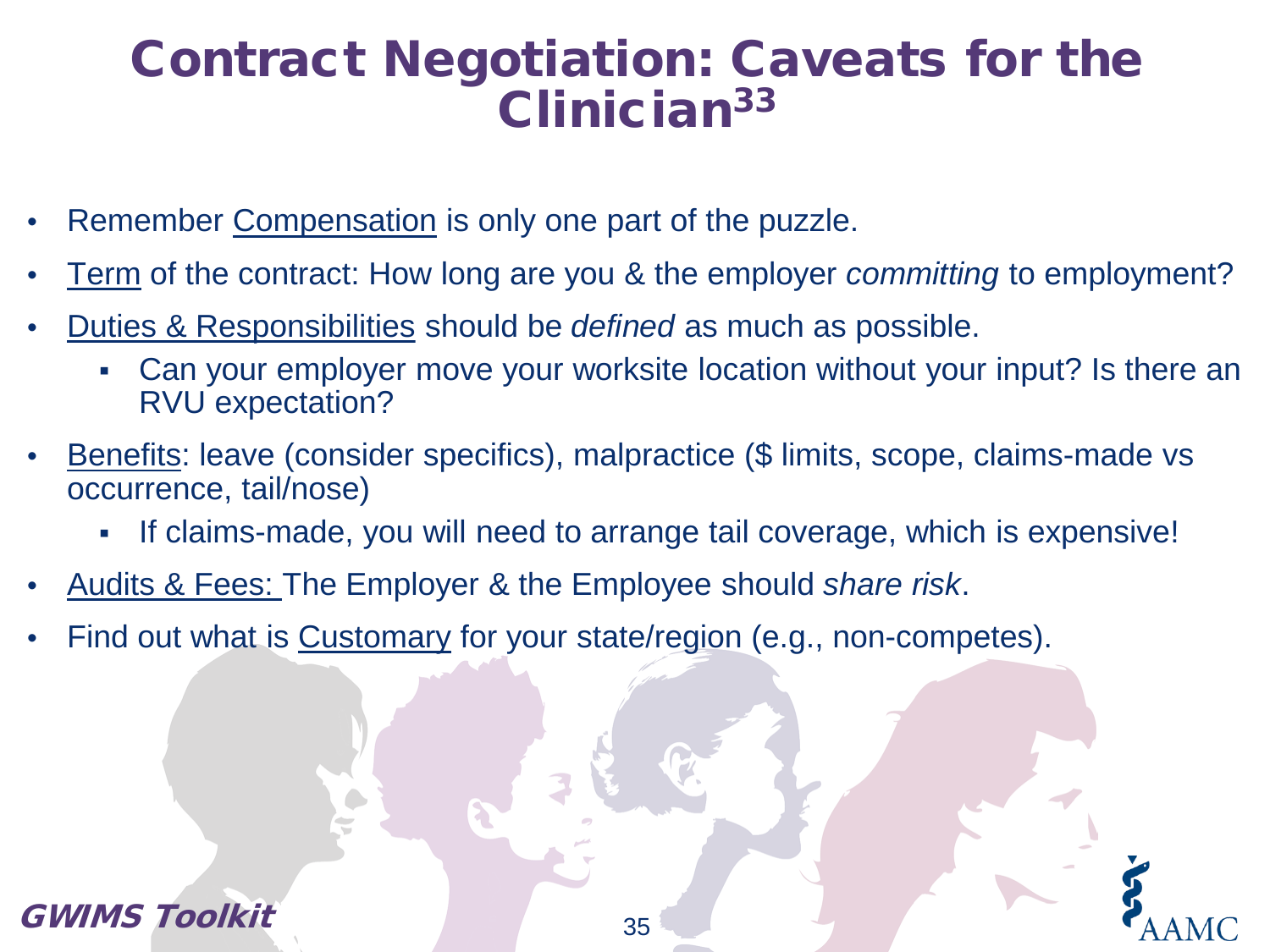### Contract Negotiation: Caveats for the Clinician

- **Termination language: Is it fair for both sides?** 
	- With Cause vs Without Cause
		- *Timing* of notification: Is it *reasonable*? Can you find another job in this time frame? Is there *reciprocity* for both sides?
	- Non-Compete Clauses
		- *Duration and locality*: Is it reasonable? Is it based only on your primary worksite? Is it *impacted by termination specifics?* Consider with or without cause, and expiration. *What* are you prevented from doing? All medical care? Just your primary field?
- *If you don't ask for something, you cannot receive it* (e.g., organization dues)
- **Never sign anything without reading first!** Consult a Medical Contract Lawyer if your contract is non-standard.

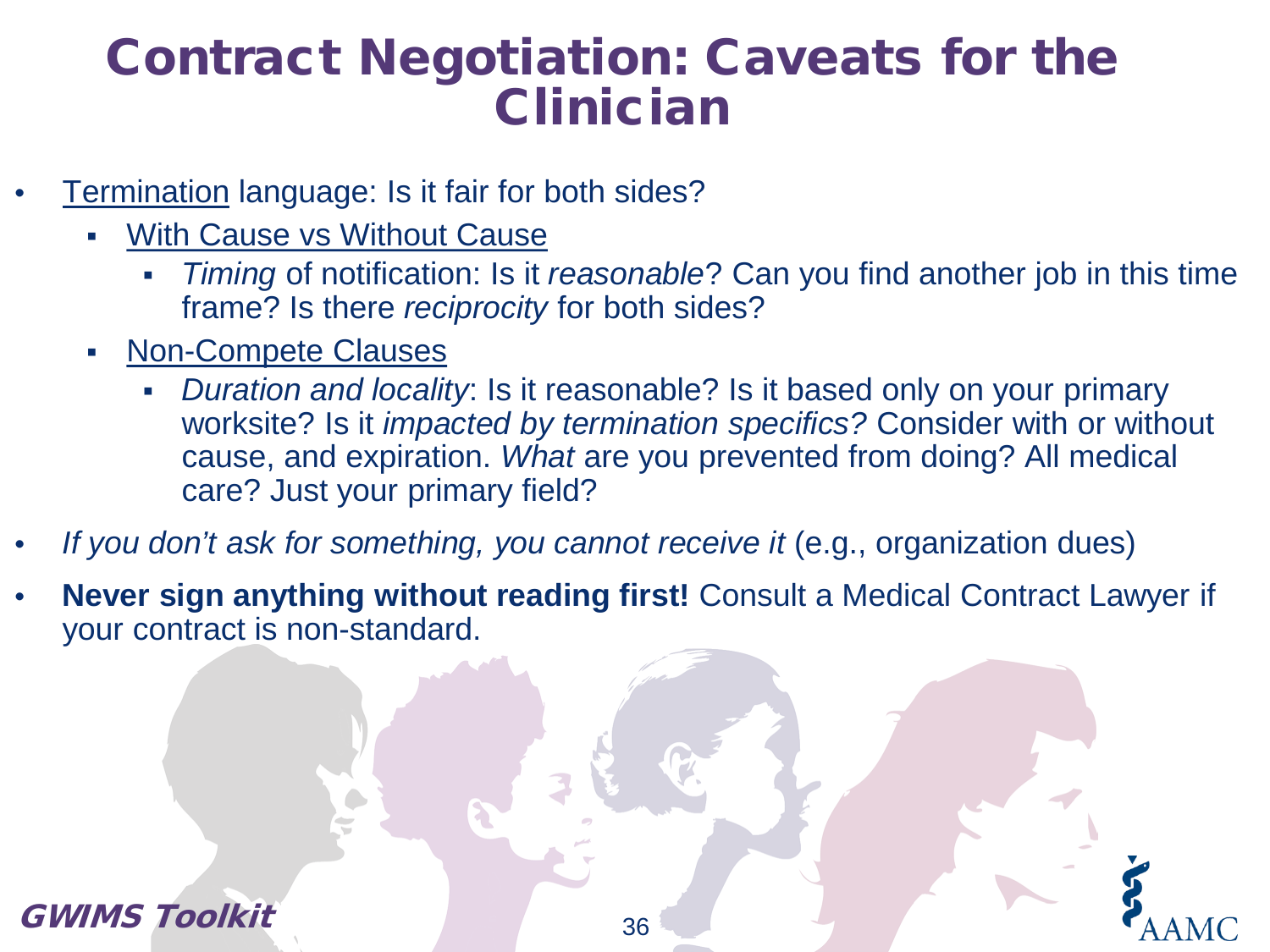# Grant Acquisition

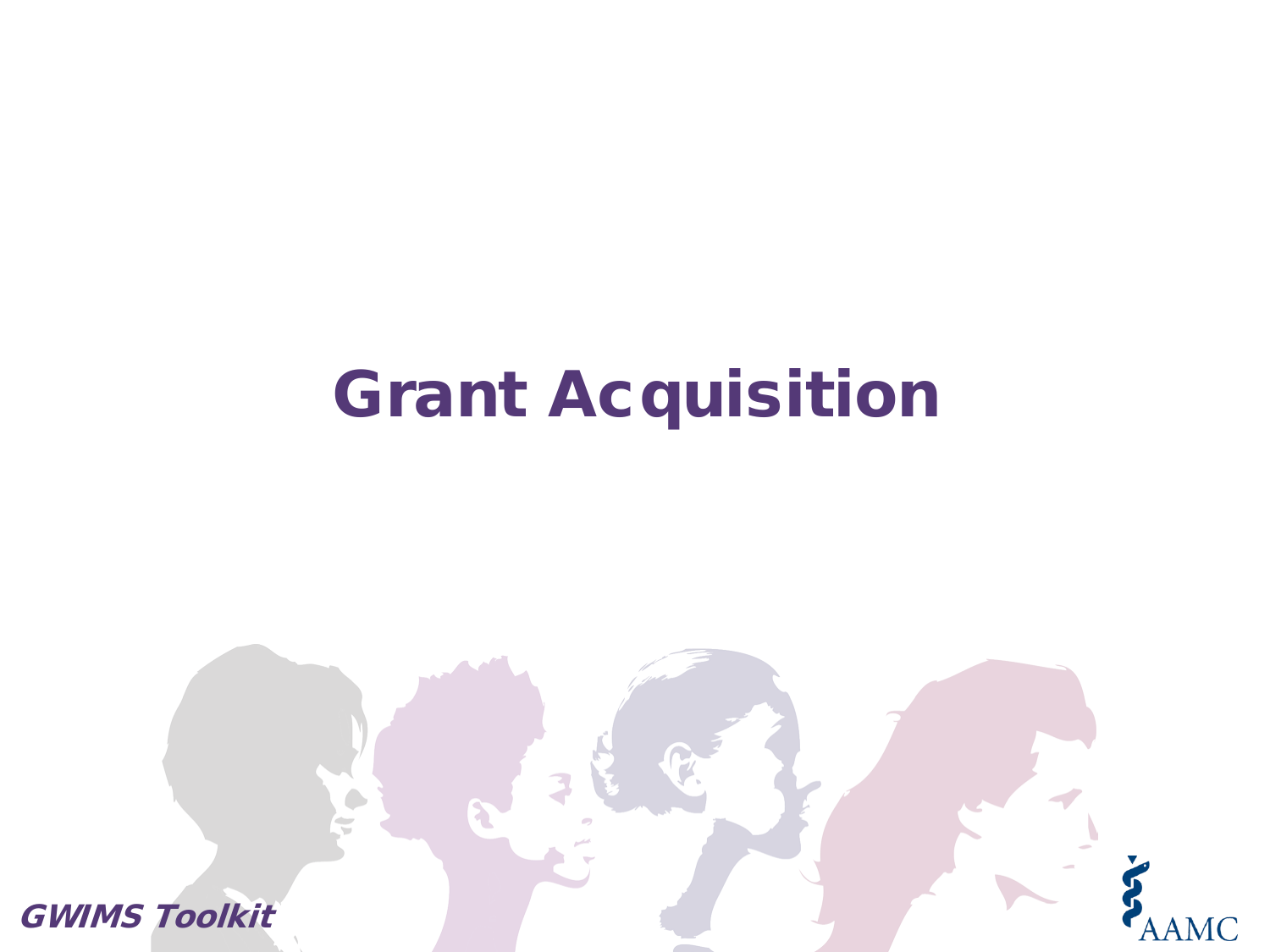# Getting Your First Grant

### **Big Questions**

- 1. Where is the grant from?
	- NIH majority of grants
	- Institutional internal grants may be available to provide start up or bridge funds, especially if being recruited
	- Foundations in the field
- 2. When should I apply?
	- Women tend to wait to get more preliminary data before submitting.
	- Trust mentors & program officers to tell you when you're ready.33

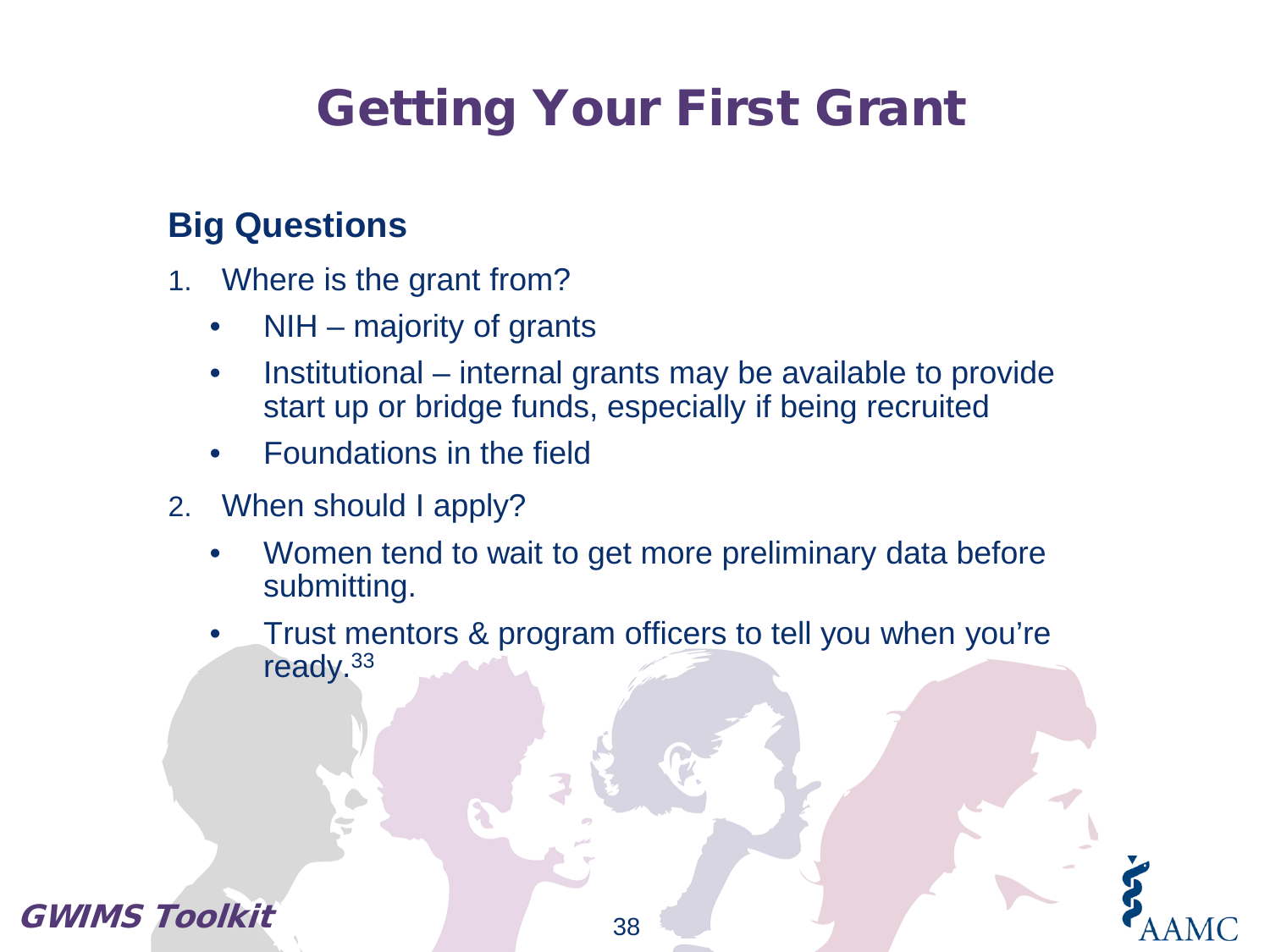## Getting Your First Grant: K awards<sup>34,35</sup>

- Most first grants are K awards
	- K08 supports translational research
	- K23 supports clinical research
	- K99/R00 and K01 are funding mechanisms for non-clinicians
- NIH is a collection of institutes
	- Each institute has its own payline, requirements, etc.
	- Talk to the program officer at your institute to make sure it's best for you

*K Scoring is dependent on strongly worded "institutional commitment," often self-written: it requires strong selfpromotion*

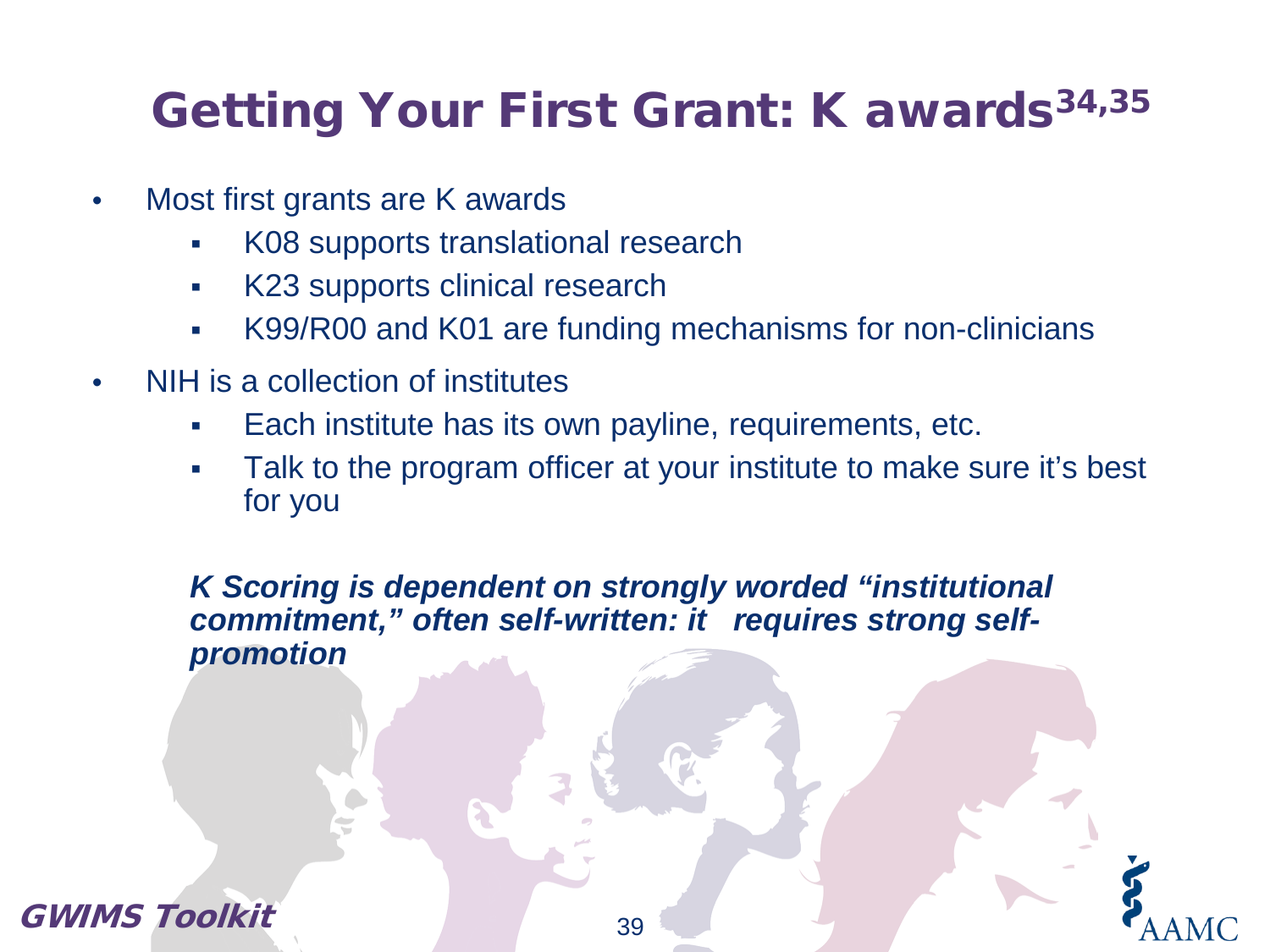## Grant Acquisition Resources

- Clinical and Translational Sciences Institutes
	- NIH-funded organizations that have grant writing resources
- Faculty Development Offices/Chair and Associate Deans of Faculty Development
	- May have funding for pilot studies that can help prepare for more substantial grant applications

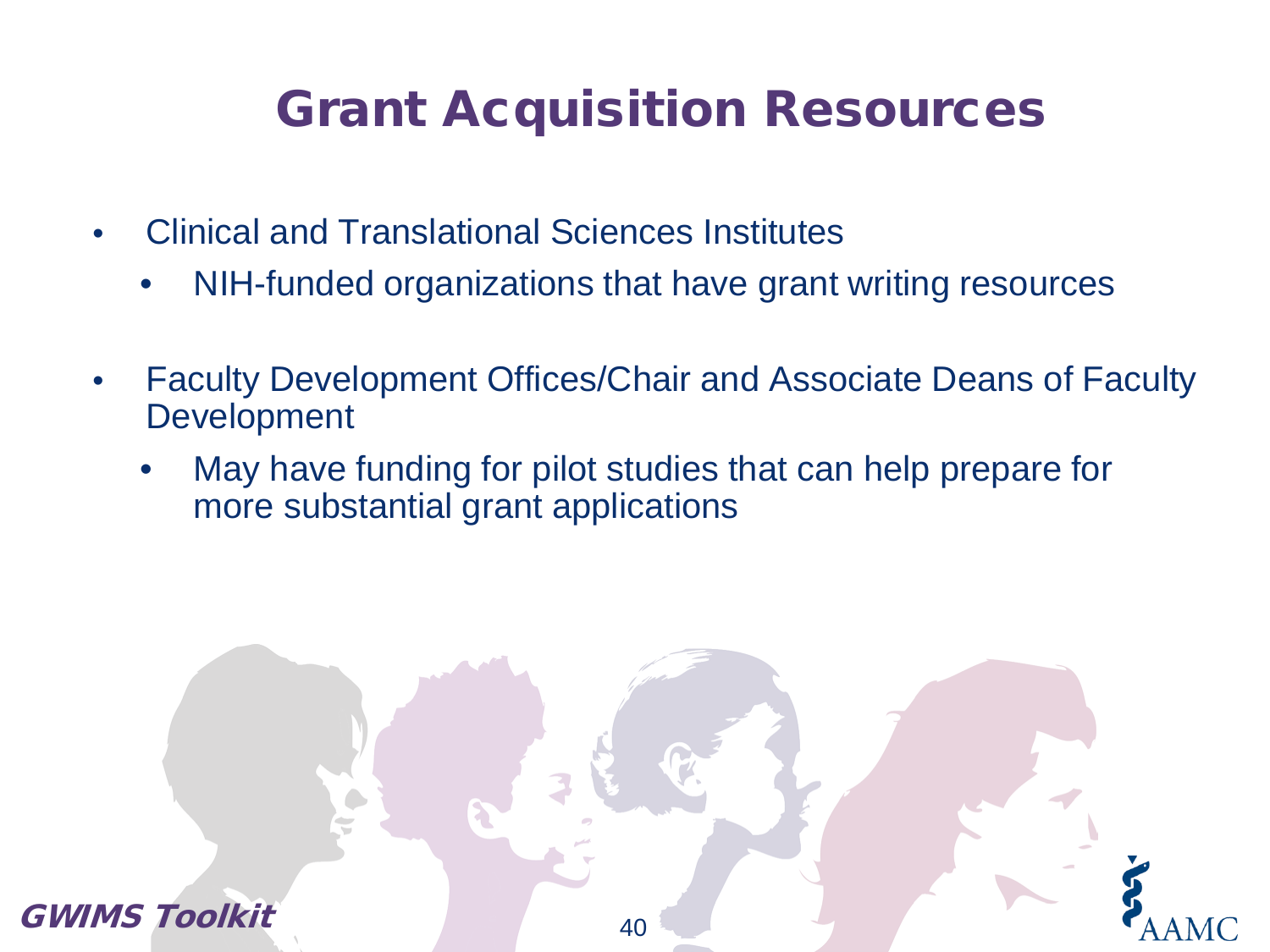## In Closing

We offer the following references and resources to help you continue your preparations.

We wish you the best in your first job and look forward to having you as our colleague in academic medicine!

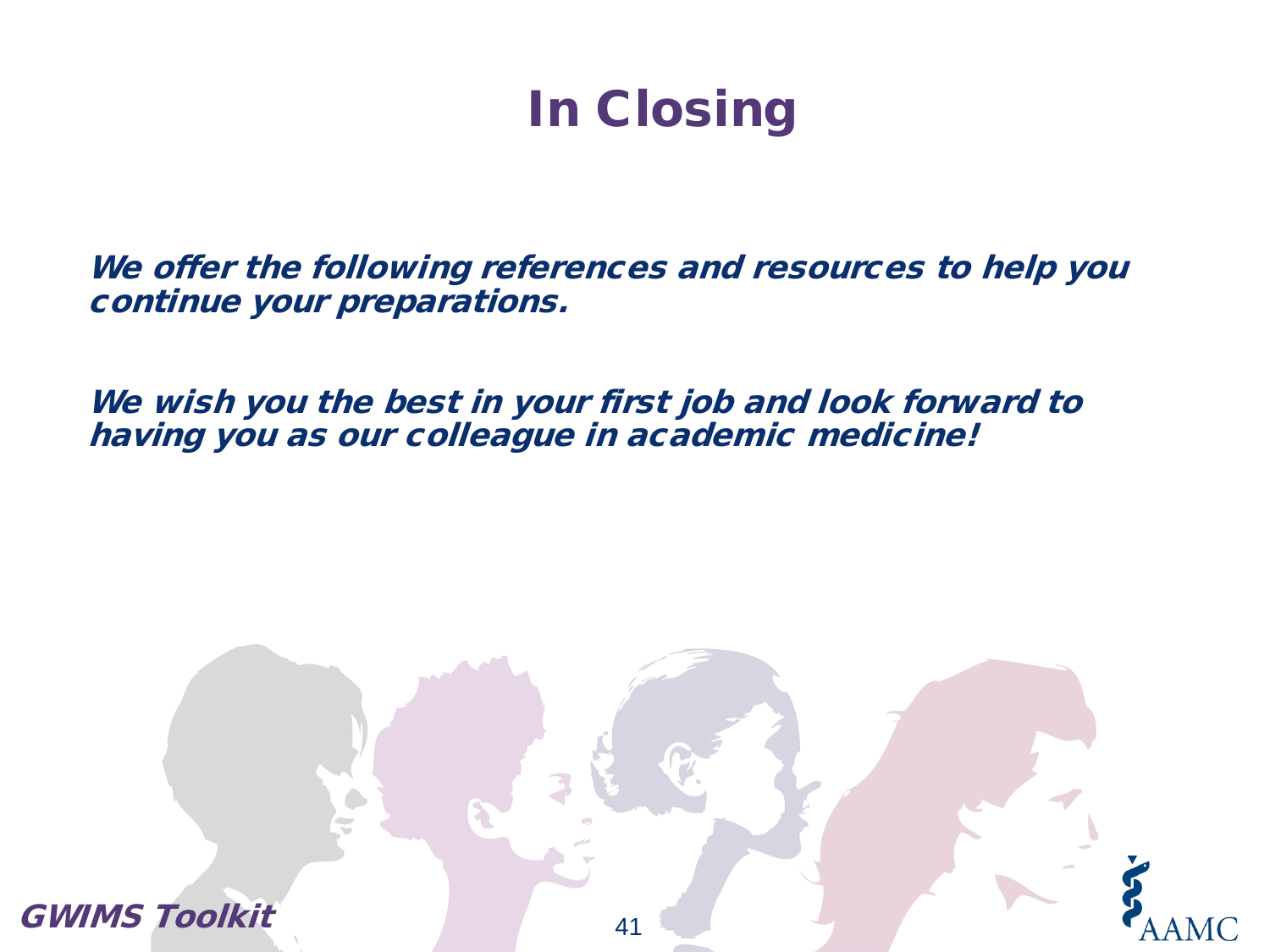### References

- 1. Sklar DP. How Do I Figure Out What I Want to Do If I Don't Know Who I Am Supposed to Be? Acad Med.2015; 90/6: 2015: 695-6. doi: 10.1097/ACM.0000000000000728.
- 2. NEJM Career Center. Physician Cover Letters: Why Writing a Good One Is as Important as Ever. 2014 May29; <http://www.nejmcareercenter.org/article/physician-cover-letters-why-writing-a-good-one-is-as-important-as-ever/> Accessed August 2017.
- 3. AAMC Group of Faculty Affairs. Preparing Your Curriculum Vitae. https://www.aamc.org/members/gfa/faculty\_vitae/150034/preparing\_your\_curriculum\_vitae.html Accessed August 2017.
- 4. Lists abound on university and for-profit career help www sites: search term "action words CV."
- 5. AAMC Group of Faculty Affairs. Teaching Portfolio. [https://www.aamc.org/members/gfa/faculty\\_vitae/150038/cv\\_cv\\_portfolio.html](https://www.aamc.org/members/gfa/faculty_vitae/150038/cv_cv_portfolio.html) Accessed August 2017.
- 6. Baldwin CD, Gusic M, and Chandran L. Leadership Lesson: The Educator Portfolio: A Tool for Career Development. [https://www.aamc.org/members/gfa/faculty\\_vitae/148574/educator\\_portfolio.html](https://www.aamc.org/members/gfa/faculty_vitae/148574/educator_portfolio.html) Accessed August 2017.
- 7. Simpson D, Fincher RME, Hafler JP, Irby DM, Richards BF, Rosenfeld GC, Viggiano TR. Advancing Educators and Education: Defining the Components and Evidence of Educational Scholarship. Washington, DC; AAMC, 2007. Online at [https://members.aamc.org/eweb/upload/Advancing%20Educators%20and%20Education.pdf.](https://members.aamc.org/eweb/upload/Advancing%20Educators%20and%20Education.pdf) Accessed August 2017.
- 8. Baker M. Social Media: A network boost. Nature Career 2015(12 Feb); 518:263-65. doi:10.1038/nj7538-263a. Published online at: http://www.nature.com/nature/journal/v518/n7538/full/nj7538-263a.html?foxtrotcallback=true. Accessed August 2017.
- 9. Sohn E. Networking: Hello, Stranger. Nature Careers 2015 (29 Oct); 526: 729-31. doi:10.1038/nj7575-729a Published online at: http://www.nature.com/nature/journal/v526/n7575/full/nj7575-729a.html. Accessed August 2017.
- 10. de Lange C. Social Media Tips for Scientists. NatureJobs [Blog 2012; \(28 Sept\). Online at: http://blogs.nature.com/naturejobs/2012/09/28/social-](http://blogs.nature.com/naturejobs/2012/09/28/social-media-tips-for-scientists/Rubin) mediatips-for-scientists/Rubin. Accessed August 2017.
- 11. Miah A. The A to Z of social media for academia: Your definitive guide to using social media as an academic. Times Higher Ed.2017; (March 9). [https://www.timeshighereducation.com/a-z-social-media.](https://www.timeshighereducation.com/a-z-social-media) Accessed August 2017.

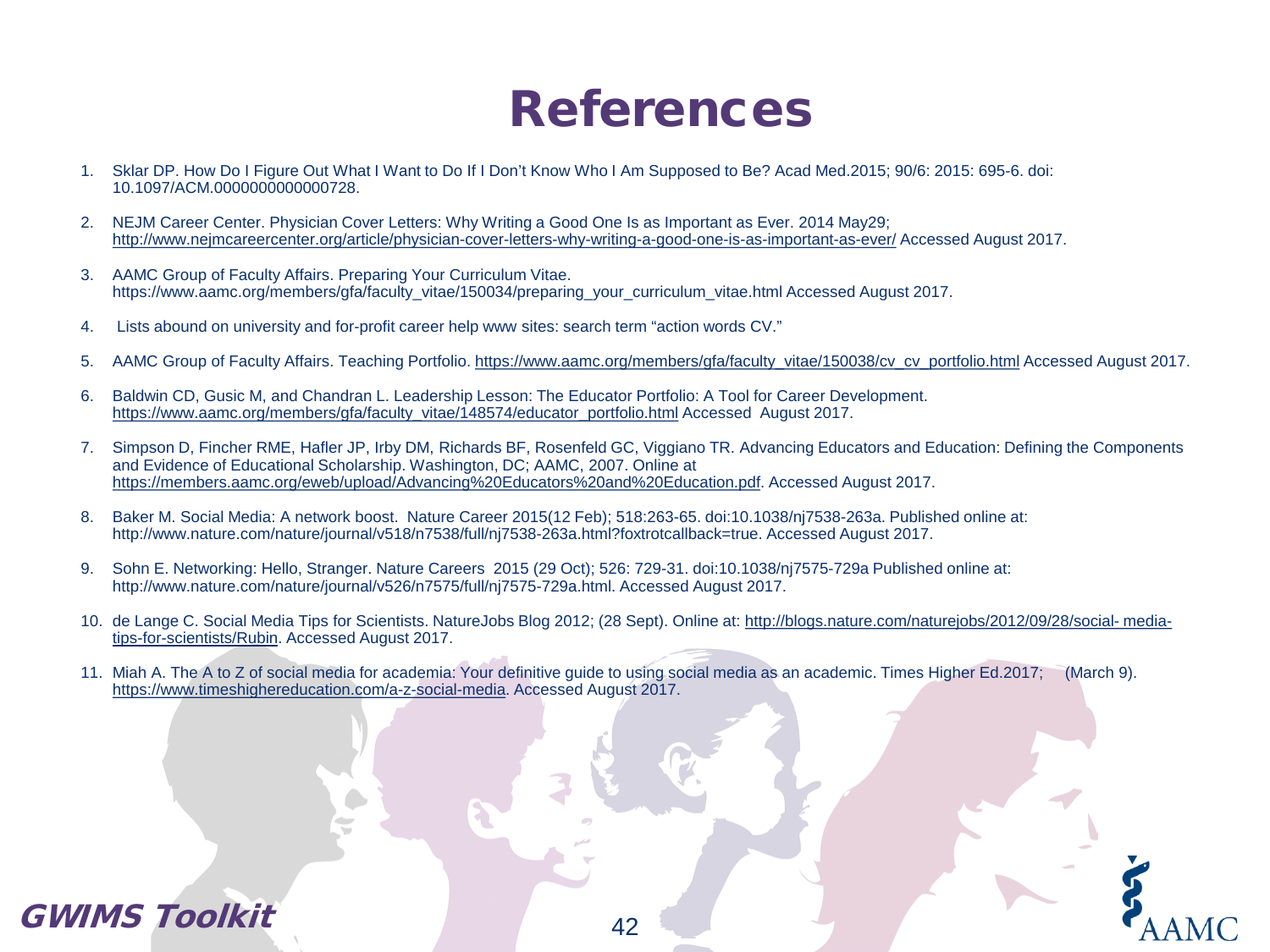### References

- 12. Elsivier Publishing Campus. The value of blogging and microblogging. (2017). Online at [https://www.publishingcampus.elsevier.com/pages/120/Colleges/College-of-Networking/The-value-of-blogging-and-microblogging.html?PAGE\\_NR=120](https://www.publishingcampus.elsevier.com/pages/120/Colleges/College-of-Networking/The-value-of-blogging-and-microblogging.html?PAGE_NR=120). Accessed August 2017
- 13. Fogelson NS, Rubin ZA, Ault KA. Beyond likes and tweets: an in-depth look at the physician social media landscape." Clin Obstet Gynecol. 2013 Sep;56(3):495-508. doi: 10.1097/GRF.0b013e31829e7638.Online at: [http://journals.lww.com/clinicalobgyn/Abstract/2013/09000/Beyond\\_Likes\\_and\\_Tweets\\_\\_\\_An\\_In\\_depth\\_Look\\_at\\_the.11.aspx](http://journals.lww.com/clinicalobgyn/Abstract/2013/09000/Beyond_Likes_and_Tweets___An_In_depth_Look_at_the.11.aspx). Accessed August 2017.
- 14. Ventola CL. Social Media and Health Care Professionals: Benefits, Risks, and Best Practices. P T 2014 Jul; 39(7): 491-499, 520.Online at: https://www.ncbi.nlm.nih.gov/pmc/articles/PMC4103576/ Accessed August 2017.
- 15. Bernhardt, JM. Et al. A Social Media Primer for Professionals: Digital do's and don'ts. Health Promot Pratice. 2014 Mar;15(2):168-72. doi: 10.1177/1524839913517235.
- 16. These aspects of the interview process are culturally specific to US-styled workplaces. Cross-cultural differences between interviewer and interviewee can affect interview judgement and evaluation. While unable to find any studies is academic medicine, see: Manroop L, Boekhorst JA, Harrison JA. The influence of cross-cultural differences on job interview selection decisions. The International Journal of Human Resource Management 2013 (April) 24/18 3512-33. Online at: <http://dx.doi.org/10.1080/09585192.2013.777675>
- 17. [Some institutions have resources to help prepare for their particular process at the HR office. For example: http://hr.berkeley.edu/development/career](http://hr.berkeley.edu/development/career-development/career-management/job-search/interviewing)development/career-management/job-search/interviewing Accessed August 2017.
- 18. Kuramoto R. How to Conduct Yourself Before, During and After the Interview. NEJM Career Center: Interviewing Skills for Job-Seeking Physicians. Online at: <http://www.nejmcareercenter.org/article/interviewing-skills-for-job-seeking-physicians/>Accessed August 2017.
- 19. [Barnard R. The problem of martyrdom in medicine. Medical Economics. 2017 \( 4Feb\). Online at: http://medicaleconomics.modernmedicine.com/medical](http://medicaleconomics.modernmedicine.com/medical-economics/news/problem-martyrdom-medicine-why-patients-lose-when-we-don-t-care-ourselves/Access)economics/news/problem-martyrdom-medicine-why-patients-lose-when-we-don-t-care-ourselves/ Accessed August 2017.
- 20. Chung KC, Song JW, Kim HM, Wolliscroft JO, Quint EH, Lukacs NW, Gyetki MR. Predictors of job satisfaction among academic faculty members: do instructional and clinical staff differ? Med Educ. 2010 Oct;44(10):985-95. doi: 10.1111/j.1365-2923.2010.03766.x.
- 21. Shanfelt TD, Boone S, Tan L Dyrbye LN, Sotile W, Satele D, West CP, Sloan J, Oreskovivh MR. Burnout and satisfaction with work-life balance among US physicians relative to the general US population. Arch Intern Med. 2012 Oct 8;172(18):1377-85
- 22. Starmer AJ, Frintner MO, Freed GL. Work-Life Balance, Burnout, and Satisfaction of Early Career Pediatricians. Pediatrics 2016 Apr;137(4). pii: e20153183. doi: 10.1542/peds.2015-3183
- 23. McLean MR, Morahan PS, Dannels SA, McDade SA. Geographic Mobility Advances Careers: Study of the Executive Leadership in Academic Medicine (ELAM) Program for Women. Acad Med 2013 Nov;88(11):1700-6. doi: 10.1097/ACM.0b013e3182a7f60e.

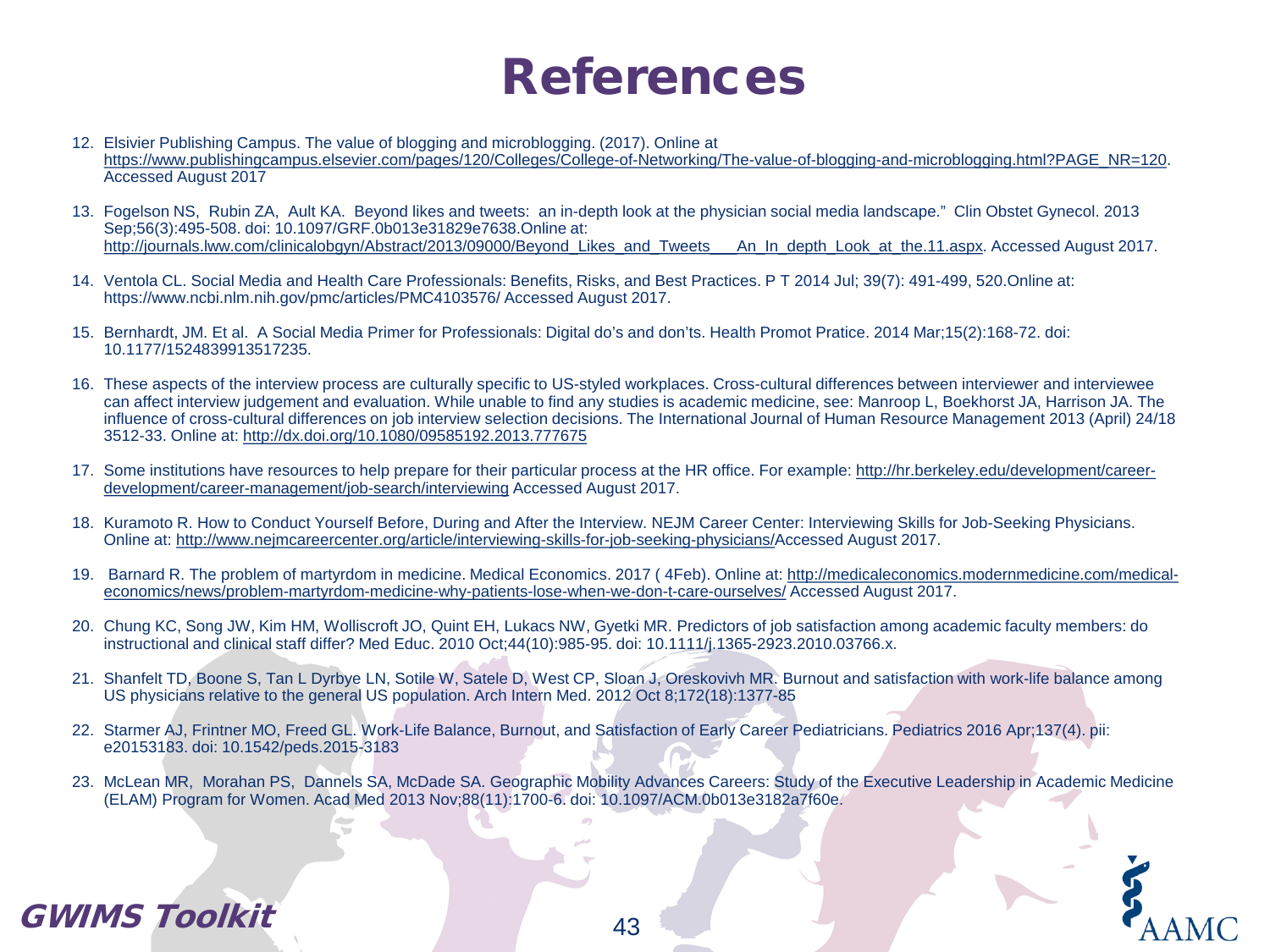### References

- 24. Wolf-Wendel LB, Twombly S, Rice S. The Two-Body Problem: Dual-Career-Couple Hiring Practices in Higher Education. Baltimore: Johns Hopkins University Press, 2004.
- 25. Jagsi R, Griffith KA, Stewart A, Sambuco D, DeCastro R, Ubel PA. Gender differences in the salaries of physician researchers. JAMA 2012 Jun 13;307(22):2410-7. doi: 10.1001/jama.2012.6183.
- 26. Freund KM, Raj A, Kaplan SE, Terrin N, Breeze JL, Urech TH, Carr PL. Inequities in Academic Compensation by Gender: A Follow-Up to the National Faculty Survey Cohort Study. Acad Med. 2016 Aug; 91 (8) 1068-73.
- 27. See AAMC Salary Surveys. You must be a AAMC member to access the survey information online. [https://services.aamc.org/dsportal2/index.cfm?fuseaction=login.login&thread=jump.FSSREPORTS&appname=FSSREPORTS&frompermissionscheck=tr](https://services.aamc.org/dsportal2/index.cfm?fuseaction=login.login&thread=jump.FSSREPORTS&appname=FSSREPORTS&frompermissionscheck=true) ue Accessed August 2017.
- 28. Munroe AK, Levine RB, Clarke J, et al. Through a Gender Lens: A view of Gender and Leadership Positions in a Department of Medicine. Journal of Women's Health. October 2015, 24(10): 837-42.
- 29. Awasthi S, Beardmore J, Clark J, et al. The Future of Academic Medicine Five Scenarios to 2025. Milbank Memorial Fund. 2005.
- 30. Buckley LM, Sanders K, Shih M, Hampton CL. Attitudes of Clinical Faculty About Career Progress, Career Success and Recognition, and Commitment to Academic Medicine: Results of a Survey. *Arch Intern Med.*2000;160(17):2625-2629.
- 31. Sarfaty S, Kolb D, Barnett R, Szalacha L, Caswell C, Inui T, Carr PL. Negotiation in academic medicine: a necessary career skill. J Womens Health (Larchmt). 2007 Mar;16(2): 235-44.
- 32. Sambuco D, Dabrowska A, DeCastro R, Stewart A, Ubel PA, Jagsi R. Negotiation in academic medicine: narratives of faculty researchers and their mentors. Acad Med. 2013 Apr;88(4):505-11. doi: 10.1097/ACM.0b013e318286072b.
- 33. Gosfield AG. Negotiating hospital contracts: What physicians need to know before signing. 24 March 2014 Medical Economics. Online at: [http://medicaleconomics.modernmedicine.com/medical-economics/content/tags/careers/negotiating-hospital-contracts-what-physicians-need-know](http://medicaleconomics.modernmedicine.com/medical-economics/content/tags/careers/negotiating-hospital-contracts-what-physicians-need-know-sign?page=full)sign?page=full Accessed August 2017.
- 34. DeCastro R, Sambuco D, Ubel PA, Stewart A, Jagsi R. Mentor networks in academic medicine: moving beyond a dyadic conception of mentoring for junior faculty researchers. Acad Med 2013 Apr;88(4):488-96. doi: 10.1097/ACM.0b013e318285d302.
- 35. Jagsi R, DeCastro R, Griffith KA, Rangarajan S, Churchill C, Stewart A, Ubel, PA. Similarities and Differences in the Career Trajectories of Male and Female Career Development Award Recipients. Acad Med. 2011 Nov;86 (11):1415-21. doi: 10.1097/ACM.0b013e3182305aa6.

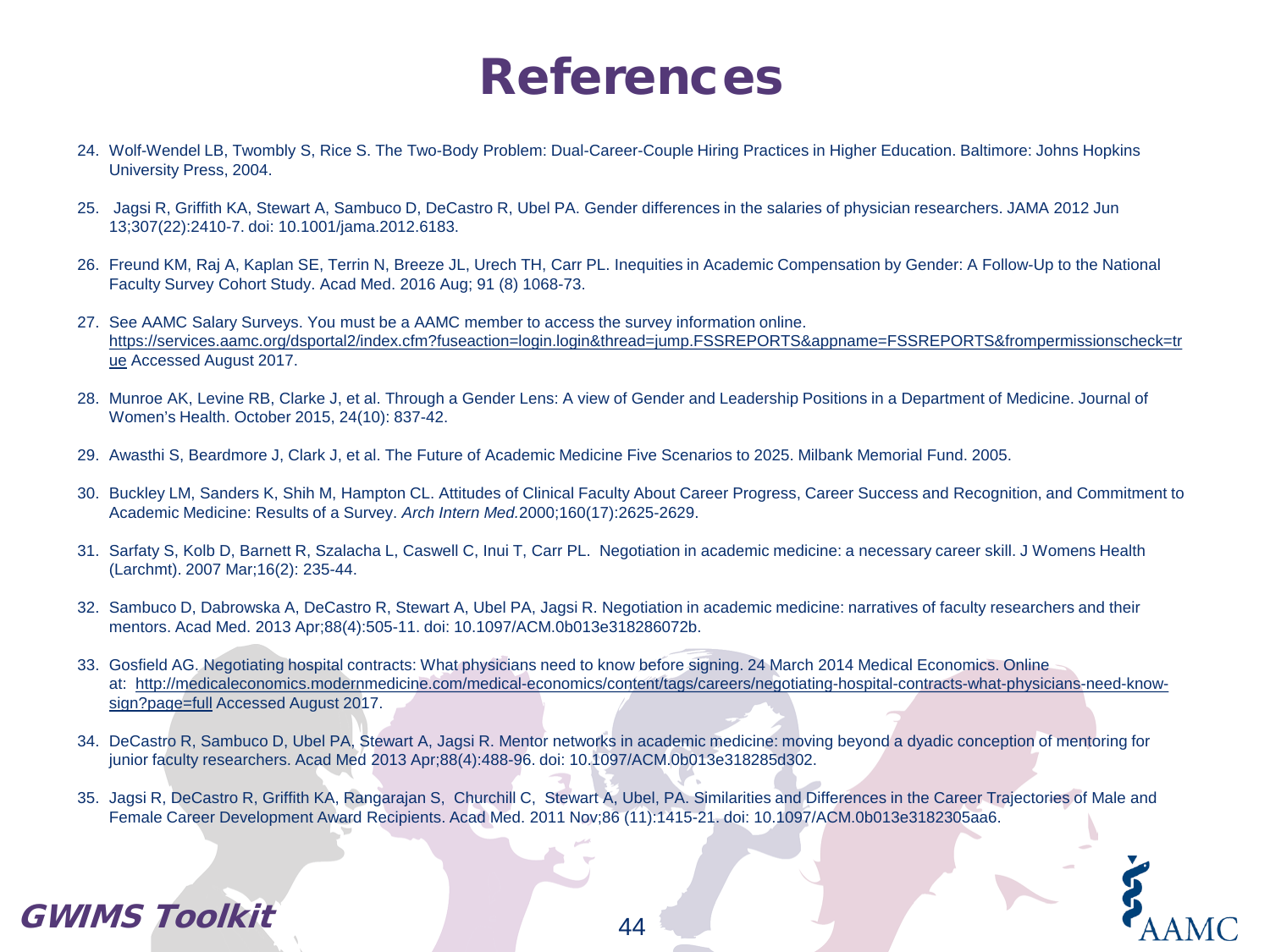### Further Resources

- The Group on Women in Medicine and Science (GWIMS) has other relevant toolkits on the topics of mentoring, negotiation, career advancement for women of color, and career development in academic medicine at [https://www.aamc.org/members/gwims/toolkit/343518/toolkithometsr.html A](https://www.aamc.org/members/gwims/toolkit/343518/toolkithometsr.html)ccessed August 2017.
- The American Women's Medical Association www site has many resources including a networking alliance, mentoring, and financial planning. <https://www.amwa-doc.org/> Accessed August 2017.
- The Association for Women in Science (AWIS) is a global network of over 100,000 members dedicated to achieving equity and full participation of women in all science, technology, mathematics and engineering professions. The members site includes webinars on career development and has opportunities for networking and mentoring.<http://awis.associationcareernetwork.com/> Accessed August 2017.
- Building the Next Generation of Academic Physicians (BNGAP) is an organization dedicated to advancing diversity in academic medicine targeting med students, residents, and post docs. They sponsor research, regional conferences, and have vast web resources. http://bngap.org/ Accessed August 2017.
- The Center for Biomedical Career development at U Mass Medical School www site hosts a wide range of new career and professional development resources that support the training experience of Ph.D. students and postdoctoral scholars in biomedical sciences. <http://www.umassmed.edu/gsbs/career/> Accessed August 2017.
- The Group on Graduate Research, Education, and Training (GREAT) at the AAMC provides professional development to, and fosters the exchange of information and ideas among, the faculty and administrative leaders of biomedical PhD, MD- PhD, and postdoctoral programs. It has a list of resources at: <https://www.aamc.org/members/great/resources/> Accessed August 2017.
- Resident 360 is a site hosted by the *New England Journal of Medicine* and has a number of resources for career planning after residency: <https://resident360.nejm.org/pages/career>. Accessed August 2017.
- There are a www sites and open/ closed Facebook pages dedicated to the experiences of being a mom and a physician that have thousands of members, including Physician Moms Group <https://mypmg.com/> and PMG-BLW, <https://www.facebook.com/groups/1597245870305530/>. Accessed August 2017.